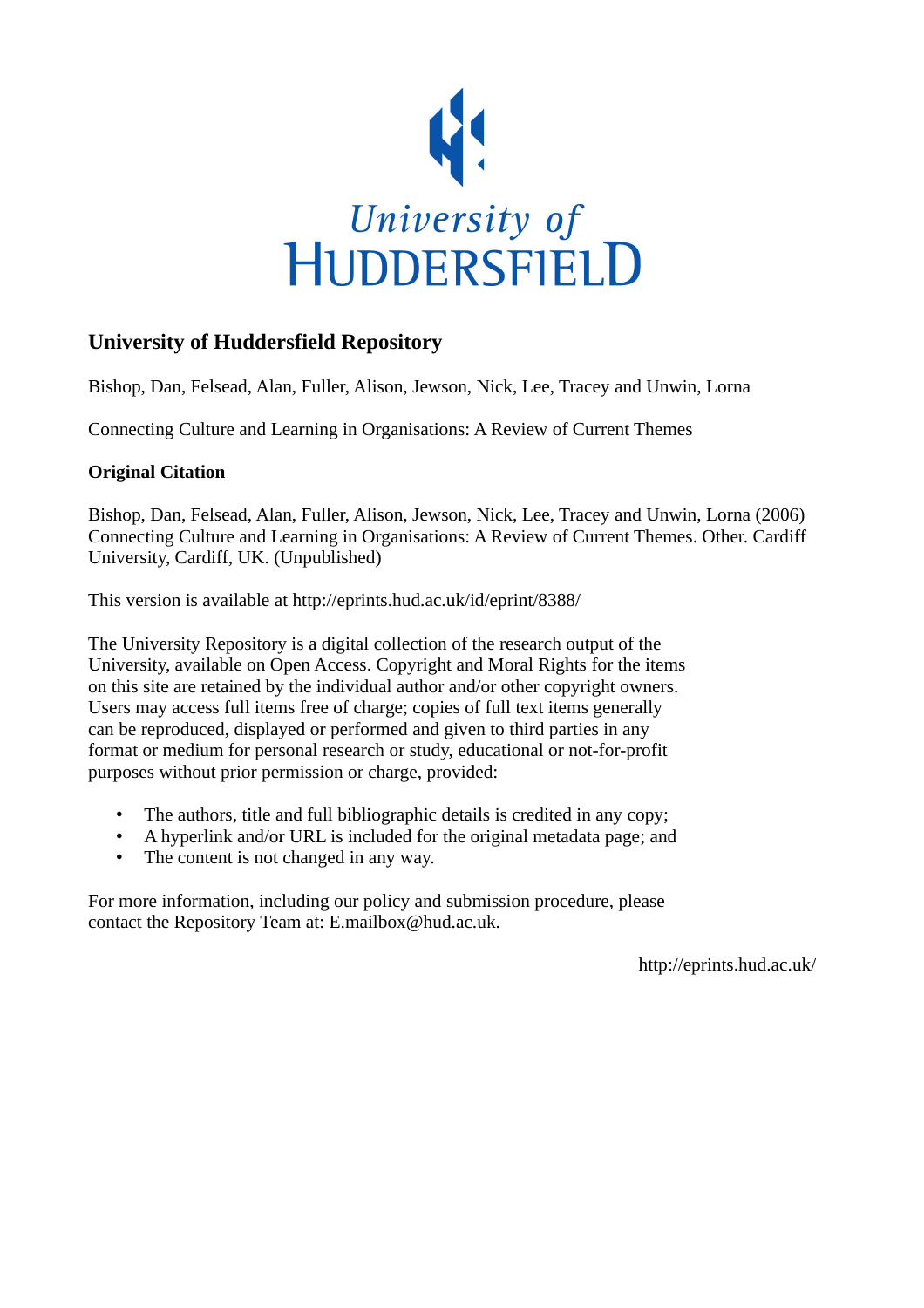

Learning as Work: Teaching and Learning Processes in Contemporary Work Organisations

> Connecting Culture and Learning in Organisations: A Review of Current Themes

Daniel Bishop, Alan Felstead, Alison Fuller, Nick Jewson, Tracey Lee & Lorna Unwin

Learning as Work Research Paper, No. 5 June 2006

Cardiff School of Social Sciences, Cardiff University, Glamorgan Building, King Edward VII Avenue, Cardiff CF10 3WT Tel/Fax: +44(0)29 2087 0325 Email: learningaswork@cf.ac.uk



**University** of Southampton



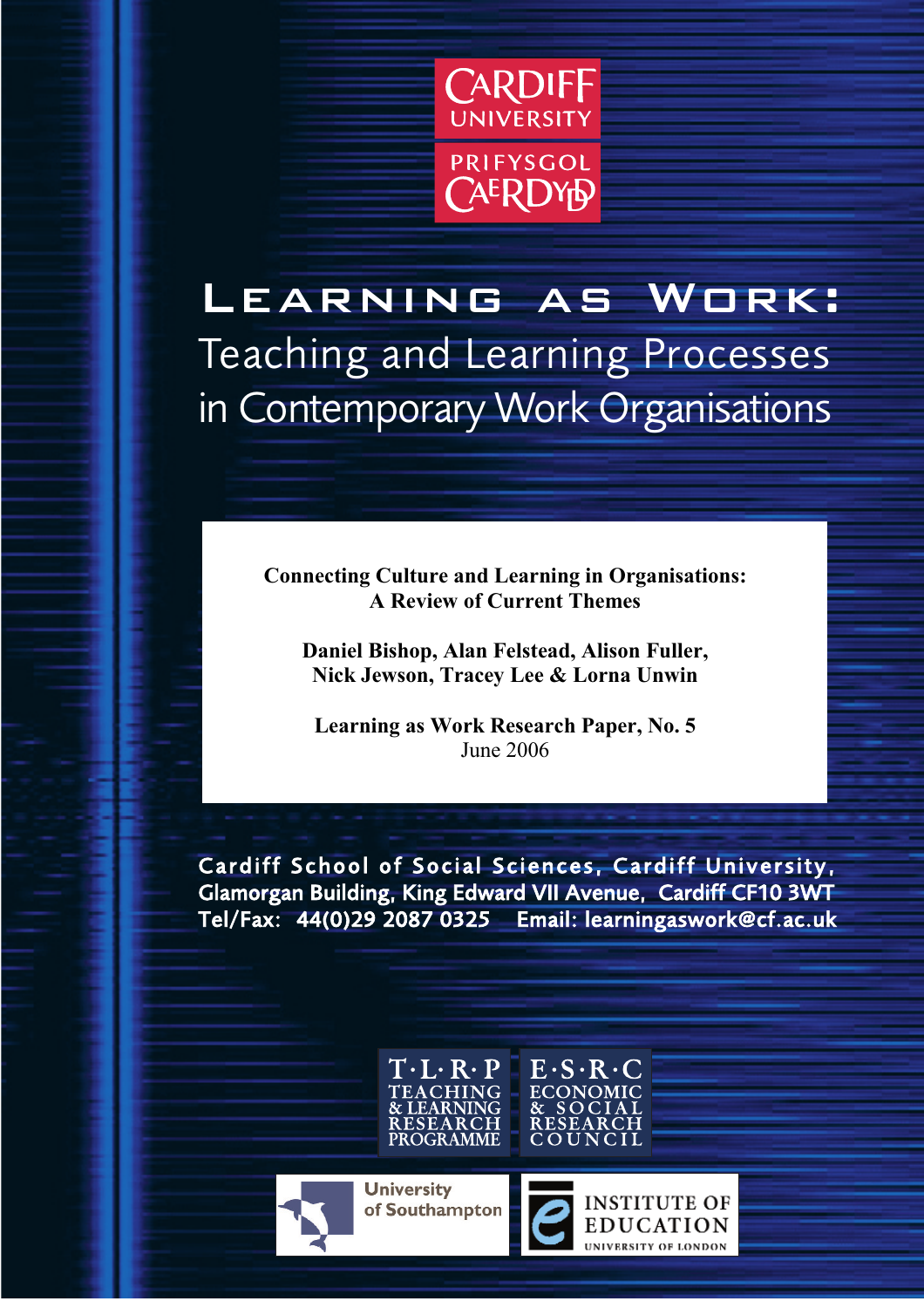# Connecting Culture and Learning in Organisations: A Review of Current Themes

Daniel Bishop, Alan Felstead, Alison Fuller, Nick Jewson, Tracey Lee & Lorna Unwin

Learning as Work Research Paper, No. 5 June 2006

> Address for Correspondence: Daniel Bishop, Cardiff School of Social Sciences, Cardiff University, Glamorgan Building, King Edward VII Avenue, Cardiff CF10 3WT, Tel: +44 (0) 29-2087-0330; Fax: +44 (0) 29-2087-0325; email: danbishop@cardiff.ac.uk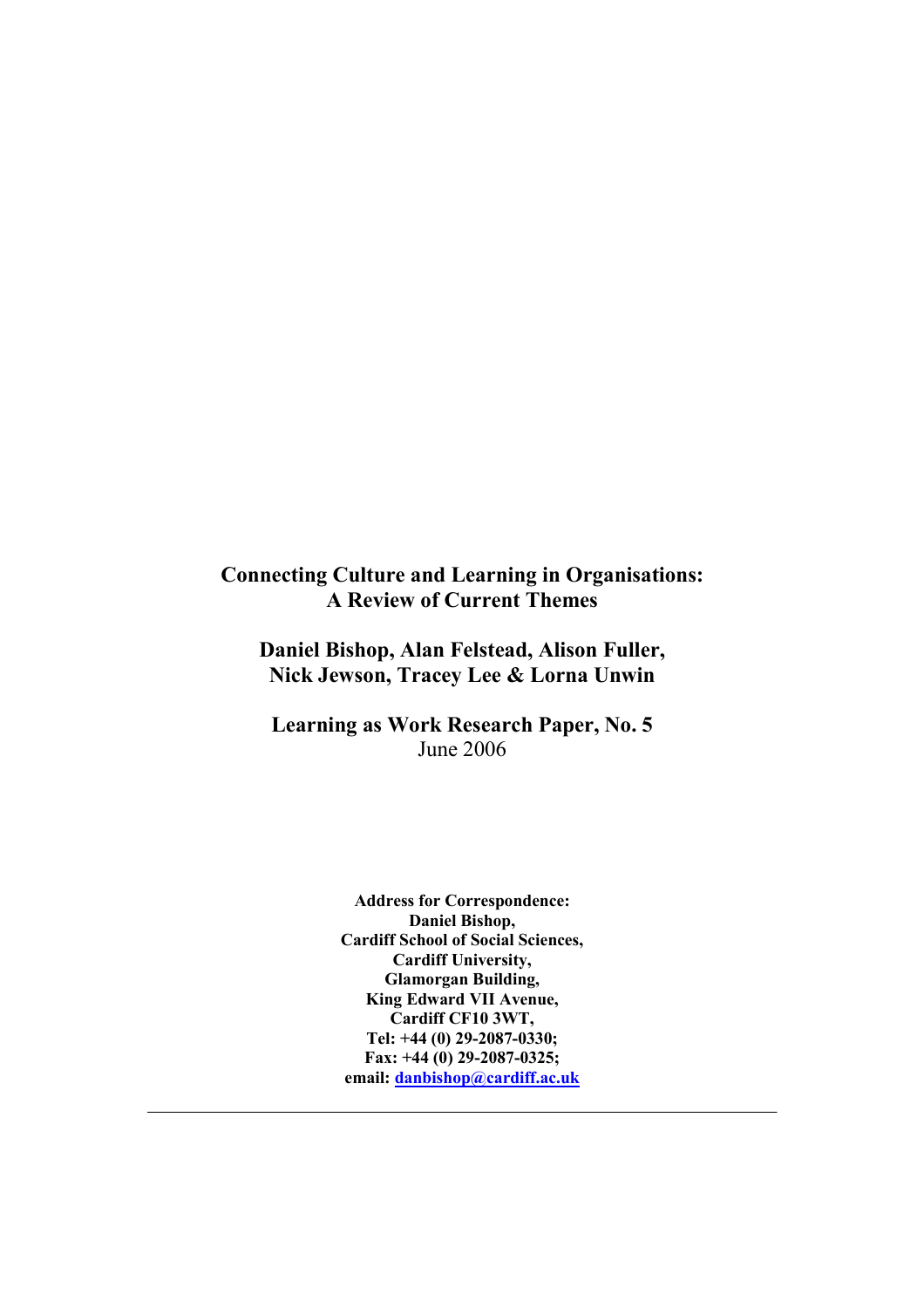## ABSTRACT

While the respective literatures on organisational cultures and workplace learning are fairly well developed, the potential insights to be gained from combining the two have been largely ignored. The primary aim of this paper is to connect some of the main themes in the two literatures. In particular, the paper highlights some of the ways in which organisational cultures and subcultures can support – or inhibit – workplace learning. It is hoped that the paper provides a starting point for understanding more precisely the types of assumptions, beliefs and practices that might support workplace learning, thus providing a possible foundation for the construction of a model of a learningsupportive culture.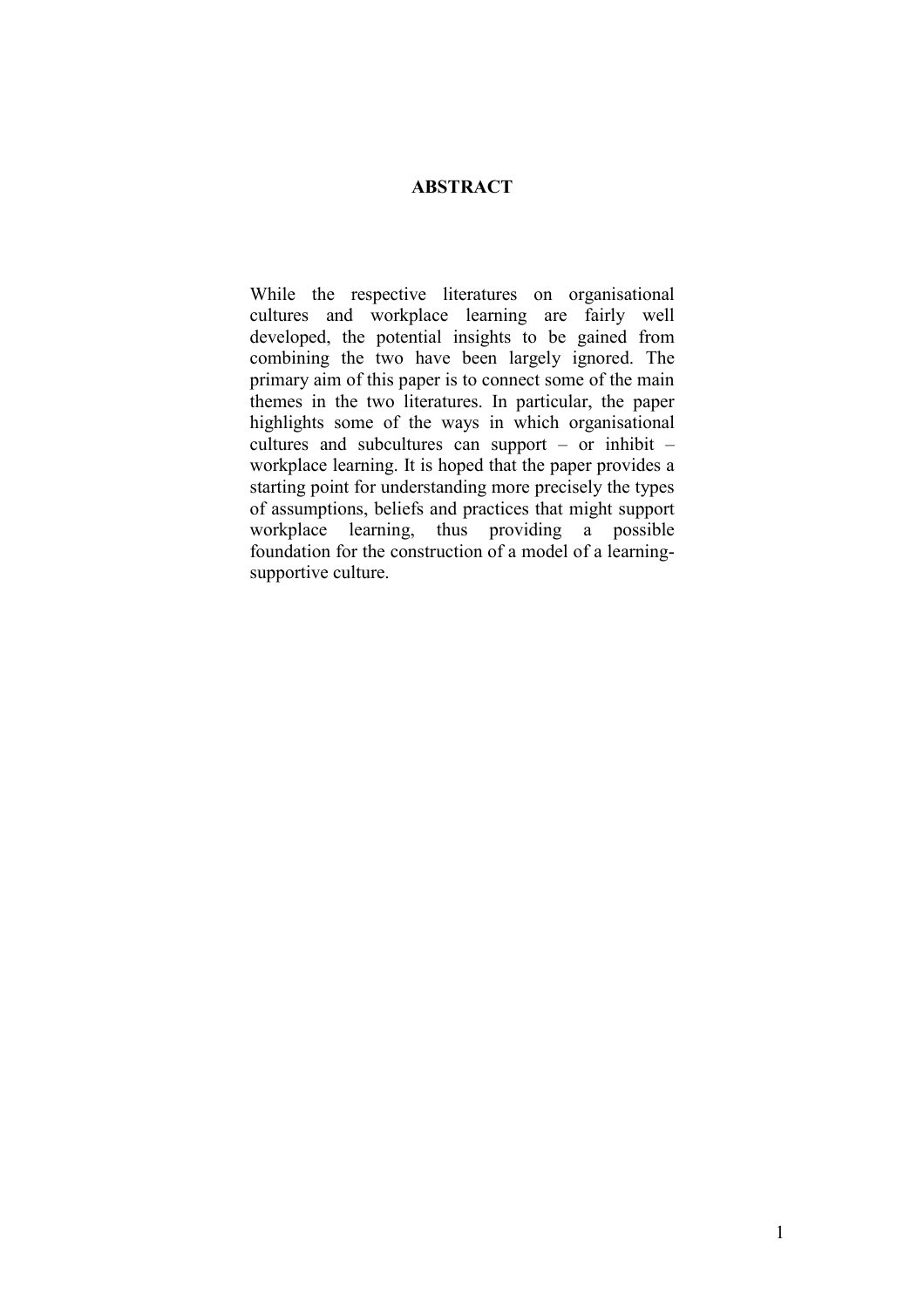# CONNECTING CULTURE AND LEARNING IN ORGANISATIONS: A REVIEW OF CURRENT THEMES

### INTRODUCTION

Culture is a notoriously elusive concept, despite being almost ubiquitous in the language of the social sciences and indeed of everyday life. It first became popular with the social anthropologists of the early twentieth century. Since then it has become firmly entrenched in a variety of disciplines including sociology, social psychology, organisational behaviour and management studies.

During the 1980s, a particular fixation with cultures in an organisational context emerged in the business and management literature, and this was embodied in works such as Peters' and Waterman's 'In Search of Excellence' (1982). Their book, and others like it, sought to promote the idea that due to increasingly severe and complex competitive pressures, businesses could no longer achieve advantage in the marketplace simply through the manipulation of organisational structures and material resources. Rather, it was argued, success now depended on the effective management of the social and subjective life of the organisation; the values, beliefs and attitudes of those who worked within it. Such claims grew in strength when supported by a small but steadily mounting body of evidence suggesting a connection between culture and organisational performance (see Brown, 1998: 231-233). Thus organisational culture became a substantial field of enquiry<sup>1</sup>.

A simultaneous and perhaps related development over the last 20 years or so has been a growing interest in the role of learning as a source of competitive advantage. In turn, this interest has given rise to popular concepts such as 'organisational learning' (e.g. Argyris and Schön, 1978) and, in particular, the 'learning organisation' (Senge, 1990; Pedler *et al.*, 1991). Under the umbrella of such constructs, many writers and researchers have explored the ways in which the informal and subjective aspects of organisations could be strategically managed to promote learning. However, relatively

<sup>&</sup>lt;sup>1</sup> As will be seen, the designation 'organisational culture' is viewed as problematic as it tends to reify the organisation as the only valid unit of cultural analysis, thus ignoring for example the importance of subcultures within organisations.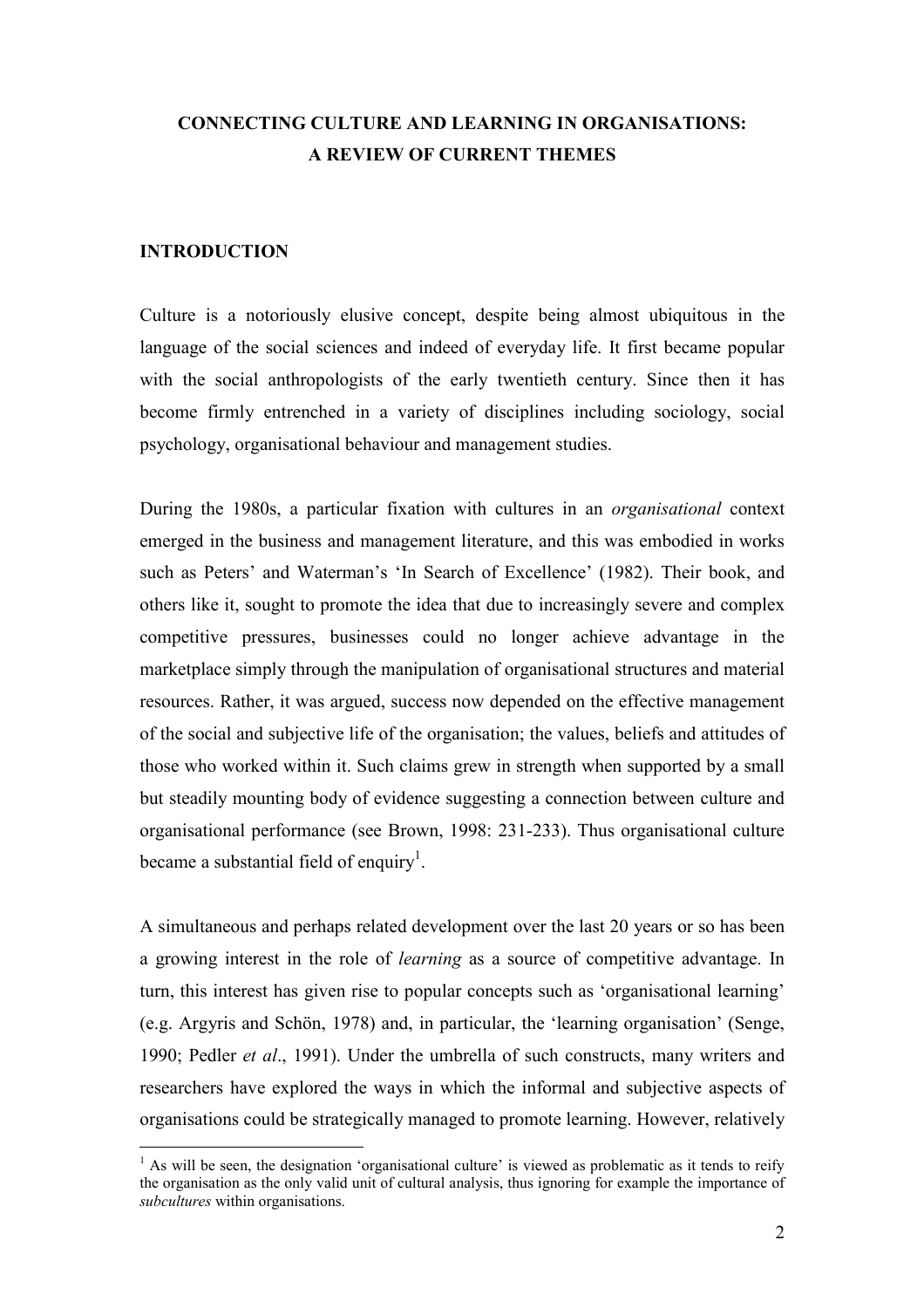few have explicitly and systematically related the issue of learning to the issue of culture within organisations. This, in broad terms, is the primary aim of this paper; to connect the literatures on organisational cultures and workplace learning, with a view to suggesting an emergent model of a 'learning-supportive culture'<sup>2</sup>. Aspects of culture that may actually hinder learning will also be identified.

The paper consists of four parts. The first examines the various ways in which the concept of culture has been defined and applied to the study of organisations. The second part briefly explores the techniques used by researchers and practitioners to operationalise, measure and research culture within organisations. The third part of the paper reviews current thinking on the question of whether (and how) culture can be managed and / or changed. Finally, the paper considers the relationship between learning and culture in organisations, assesses the evidence relating to 'learningsupportive cultures' and applies this discussion to some of the early case study data emerging from the research.

### 1. Defining and Understanding Culture

While there is no universally agreed definition of 'culture', there is some consensus in the literature over its meaning. In very broad terms, culture is often understood as "each group's or community's way of life and outlook on the world." (Alasuutari, 1995: 26). In an attempt to delineate the meaning of the term more specifically, Brown (1998) reviews a number of different definitions. In essence most of them view culture as being fundamentally constituted by a (mostly tacit) set of values, assumptions or taken-for-granted understandings that are shared by the members of a social group. These assumptions heavily influence the thoughts and actions of group members and have various visible manifestations (also called 'practices' or 'artefacts', e.g. rituals, structures, stories, symbols etc.).

Hofstede (1996, 2001) – one of the most influential writers on the subject of culture – offers a definition that has become paradigmatic across much of the social sciences,

<sup>&</sup>lt;sup>2</sup> For reasons explained later in the paper, the term 'learning-supportive culture' is preferred by the authors to the more commonly-used 'learning culture'.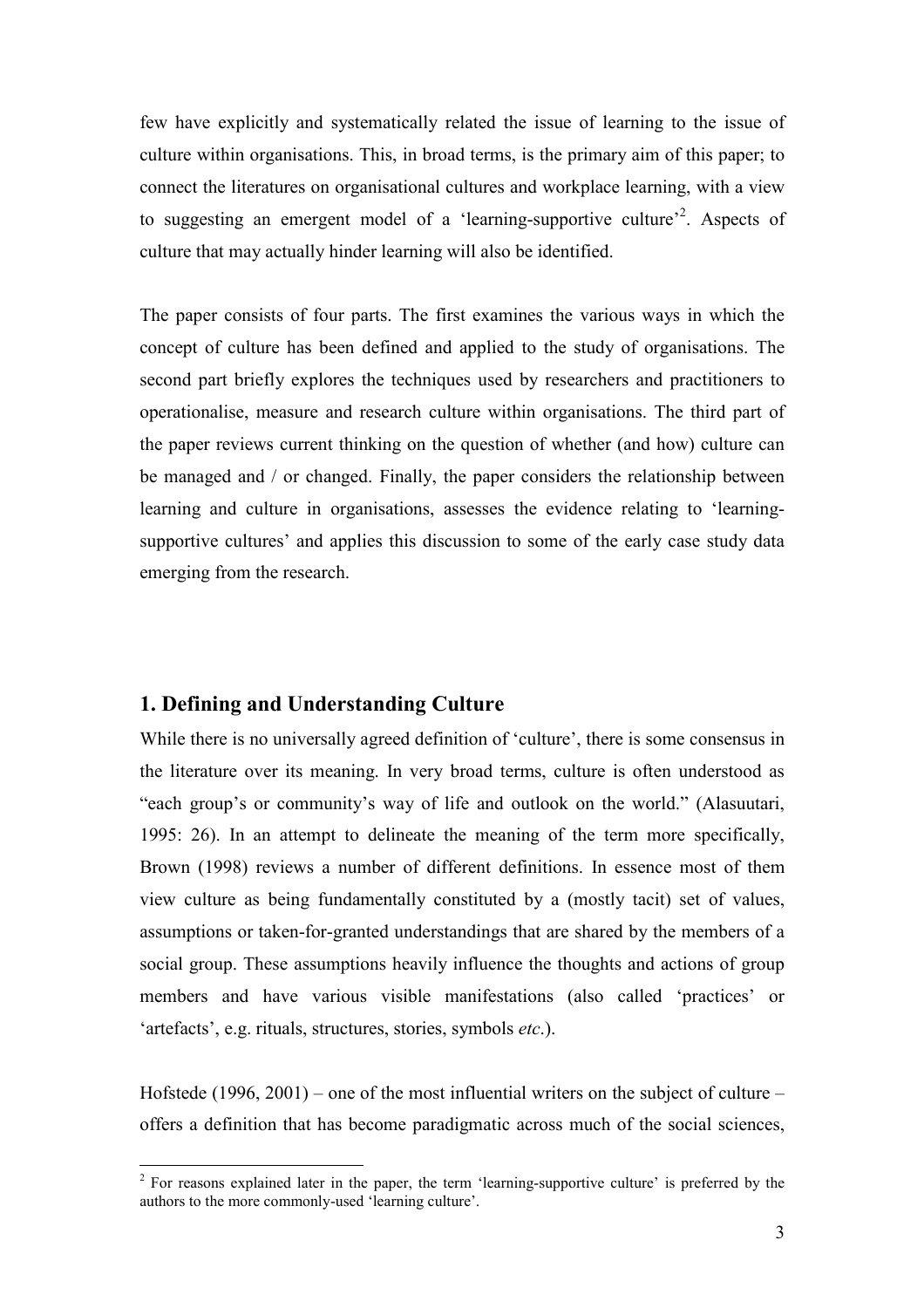particularly in studies of organisational culture. In essence, he claims (Hofstede, 1984) that culture consists of two levels. At the first level, there are values, the 'deep' level of culture. A value, he observes is a broad, fundamental and generally implicit principle that leads members of a social group to "prefer a certain state of affairs over others" (1984: 18). It is shared, and leads to a common definition, for example, of what is 'good', and what is 'bad', what is 'logical' and what is 'illogical', what is 'rational' and what is 'irrational'. These values are generally invisible to outsiders because of their tacit nature. Even insiders are normally unaware of them.

Other writers have preferred the term 'assumptions' to 'values'; Brown (1998: 27), for example describes an assumption as "a taken-for-granted solution to an identifiable problem… assumptions are so fundamental and taken for granted that people never think to question them." In a similar vein, Schein (2004: 31) observes that basic cultural assumptions are tacit "thought worlds" or "mental maps" that shape our actions and reactions, and how we interpret the actions of others. He goes on to claim that there are five types of assumption:

- a) Assumptions about humanity's relationship to its environment, e.g. can we influence or dominate aspects of our environment, such as our product market?
- b) Assumptions about the nature of reality and truth, e.g. is there an absolute truth / solution to a problem or simply our own interpretation?
- c) Assumptions about human nature, e.g. are people basically good? Will they act responsibly if granted autonomy?
- d) Assumptions about the nature of human activity, e.g. is it better to think before acting, rationally considering all possible alternatives, or to act quickly and decisively?
- e) Assumptions about the nature of human relationships, e.g. is individualism preferable to and more effective than collaboration?

All cultures, claims Schein, work on these types of assumption. They generate more specific and explicit beliefs about how people should act, or how organisations should operate. For example, if it is assumed within the culture of an organisation that human nature tends toward laziness, then it will most probably be believed that autonomy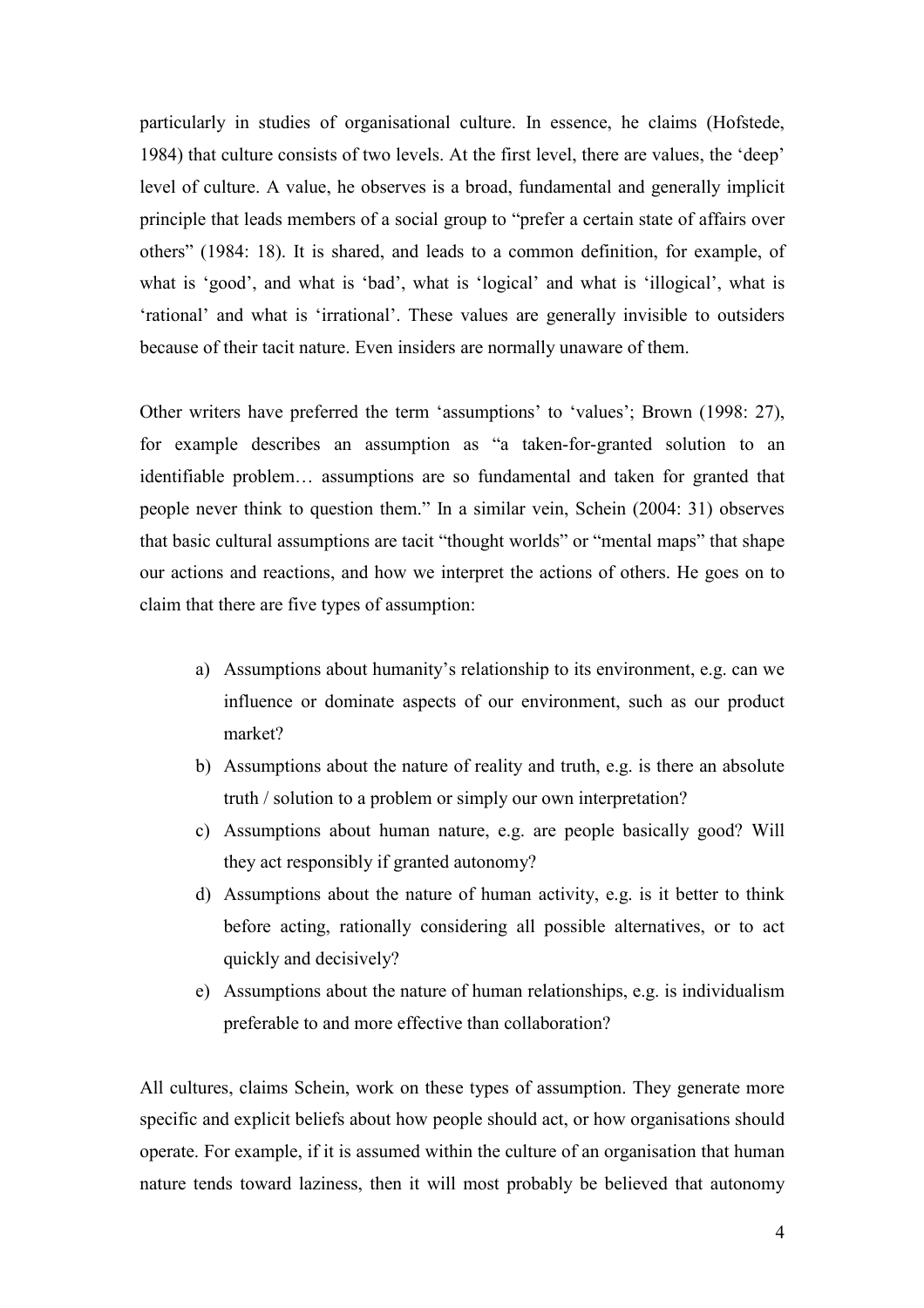should not be granted to employees as they will not use it to the benefit of the company.

The second level of culture, according to Hofstede, is that of 'practices'; the 'shallow' level of culture. Practices are the visible manifestations of culture that reflect the more implicit values and assumptions. According to Hofstede, they include: a) symbols (e.g. corporate branding, logos, physical and geographical arrangements); b) heroes / heroines (on whom organisational members can model themselves and their values); and c) rituals (e.g. weekly meetings or ways of greeting people that are "carried out for their own sake" in order to maintain social relations rather than to achieve specified objectives). Other writers have added that manifestations of culture can include such things as organisational structures, control systems and stories (Kemp and Dwyer, 2001).

The majority of organisational researchers use Hofstede's model or some variant of it, though the validity of his work is not universally accepted (see Section 2). Nevertheless, the terminology used often differs between one model and another. For example, De Long and Fahey (2000) refer to 'beliefs' instead of 'values', and claim that there is an intermediate level of more explicit 'norms' in between beliefs and practices. Schein (2004) also believes that there is a middle level, but refers to it as 'beliefs'. However, such differences are mainly cosmetic in nature; the basic model of culture being fundamentally constituted by unquestioned and assumed values, and manifested in more visible practices or artefacts, perhaps with an intermediate level of explicit beliefs, is fairly commonplace. This model is presented in figure 1 below.

It should also be noted that, according to most writers, cultural manifestations do not simply reflect core values, they *perpetuate* them. Drennan (1992), for example, outlines the processes by which adherence to accepted practices can lead to the replication of values and assumptions within organisations. In particular, he claims:

"[w]hen new members of staff join they soon get absorbed into the existing way of doing things. Right from their first days, supervisors show them 'how we do things here' and their colleagues quickly teach them the ropes… they are anxious to please and fit in. As a result, they readily conform to the behaviour that is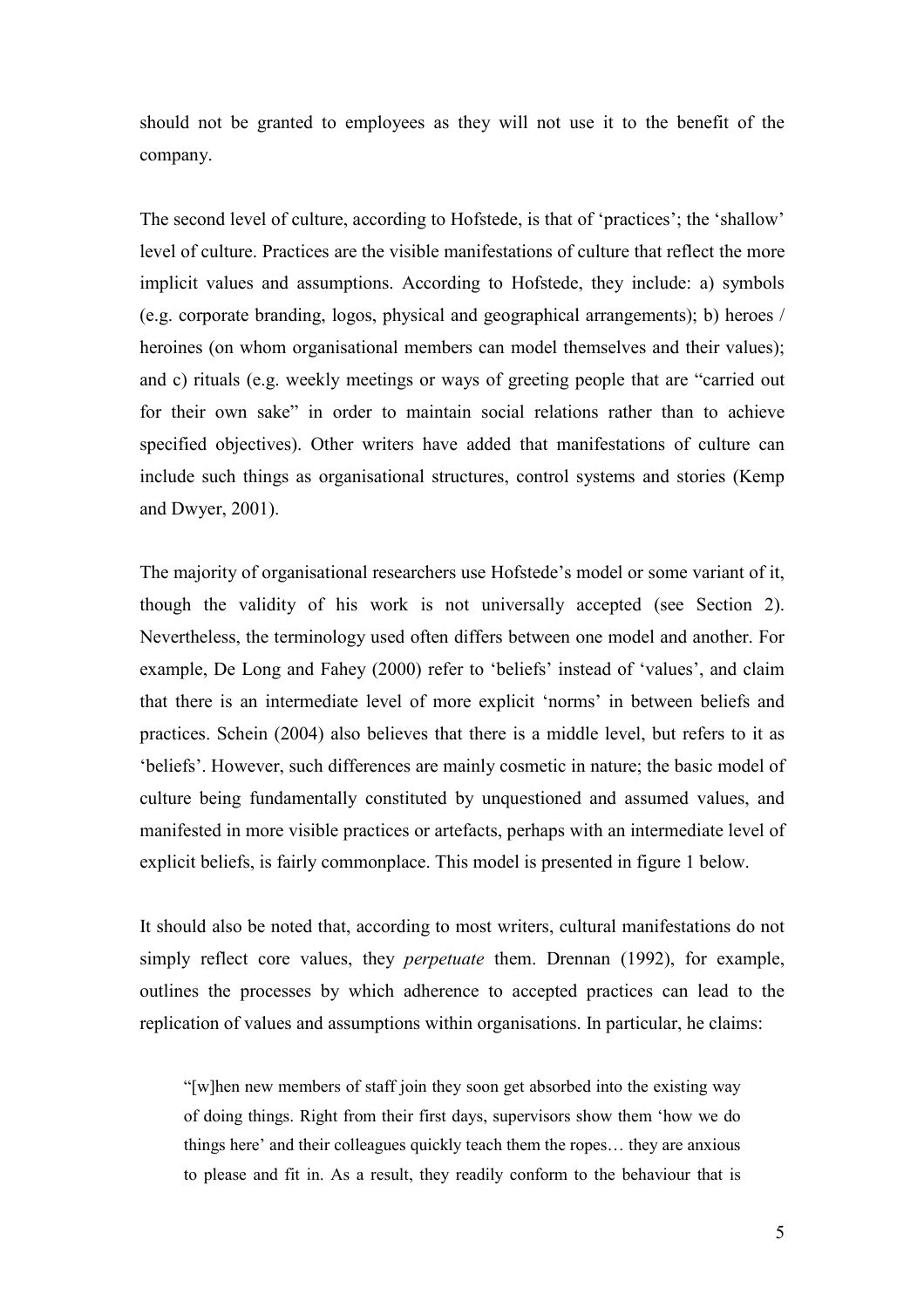expected, and expectations… have a powerful influence in getting both new and existing employees to conform, i.e. to perpetuate the existing culture." (1992: 2. Emphasis in original).



Source: Adapted from Hofstede (2001) and Schein (2004)

In Giddens' (1984) terms therefore, cultures within organisations (and other types of social group) are seen as 'structurated' systems that generate self-maintaining social practices. In a similar vein, Bowditch and Buono (1994) employ the concept of 'custom' to illustrate how, when an individual is socialised into an organisational culture, s/he reproduces that culture through adherence to the expected habits and routine behaviours. That adherence (implicitly) supports the values that engendered those behaviours, and so the culture becomes self-perpetuating.

It would, however, be misleading to give the impression that there is universal agreement over the way in which organisational culture should be defined and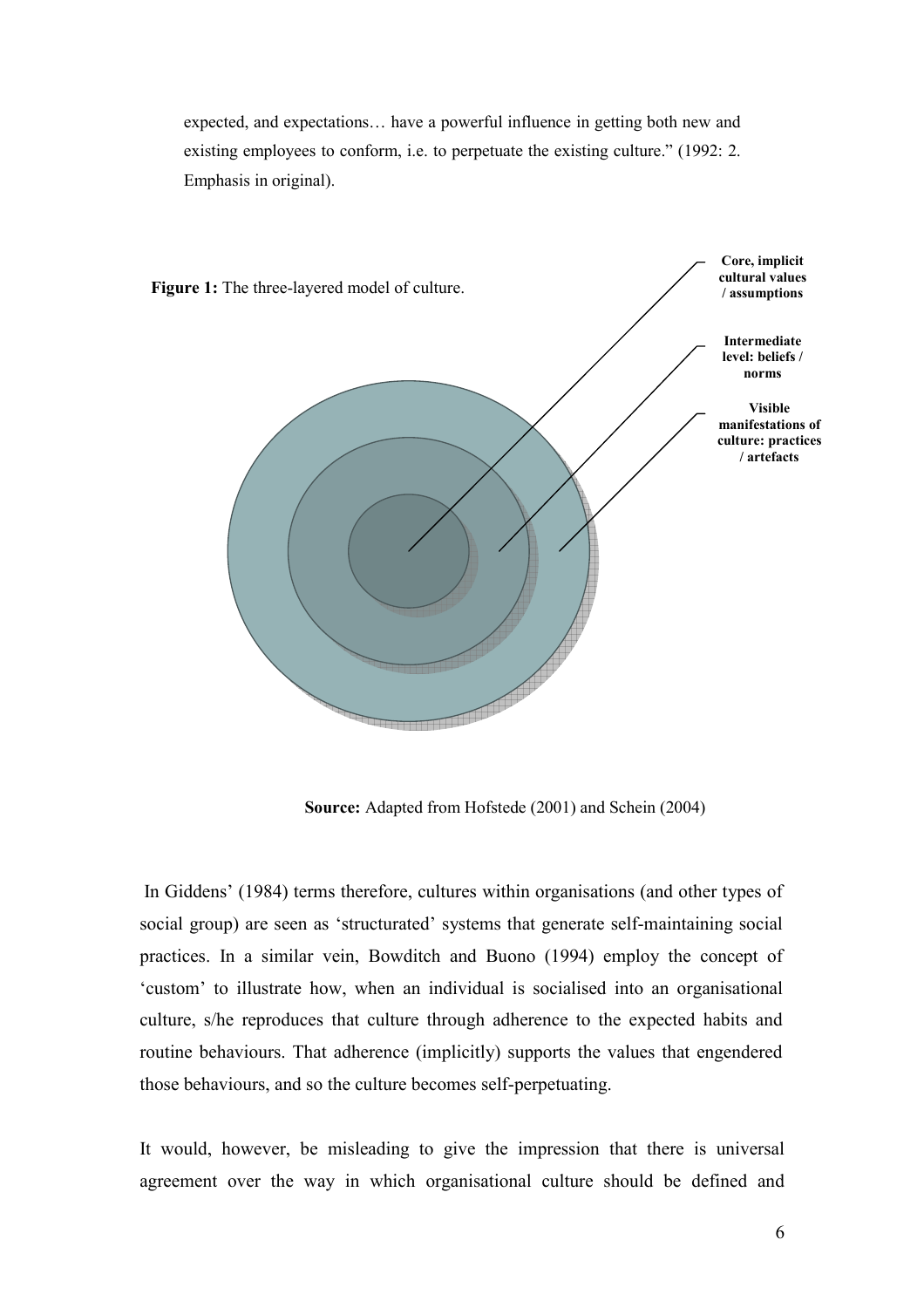understood. For example, Smircich (1983) and Legge (1995) point out that, in the main, there are basically two competing, ideal-typical ways of understanding organisational culture. The first, using Burrell and Morgan's (1979) typology of sociological paradigms in organisational analysis, is an essentially functionalist approach. This approach, characteristic of much of the management and business studies literature, sees culture as something that an organisation 'has' – a single variable that can be manipulated by managers to achieve competitive advantage. The second, an essentially interpretive approach dominating in some of the sociological literature, sees it as something that an organisation 'is' – a largely uncontrollable phenomenon that emerges contingently out of social interactions within the organisation, and between the organisation and other agents in its environment. It is of course possible, as many writers and practitioners have done, to adopt an approach somewhere between these two extremes. In these circumstances, culture is viewed as a complex social construct that can perhaps be managed to some extent, but which can never be completely controlled. Additionally, there is also a third view that positions culture as something that an organisation imposes as a means of establishing ideological control over the workforce. This theme, which places culture within the context of power relations in the workplace, is developed in the Annexe to this paper.

Another area of contention among organisational researchers surrounds the level at which the term 'culture' should be applied. There is perhaps a growing consensus that the organisation is not the only unit of analysis in relation to which culture can be employed. For example, Hofstede (1998: 1) points out that:

"[o]ne could study culture at the level of an entire corporation… a national subsidiary, a product / market division (national or international), a functional department… a geographic location… a hierarchical level… or even a work group. One could also choose cross-organizational units such as a profession."

He is at pains to remind us that culture 'belongs' to the social group, and that the organisation is just one type of social group; there are many others around which cultures can coalesce. Hofstede's argument is supported by Martin (1992) who claims that subcultures within organisations can be as strong, if not stronger, than organisation-wide cultures. Consequently we should use the broad term 'cultures in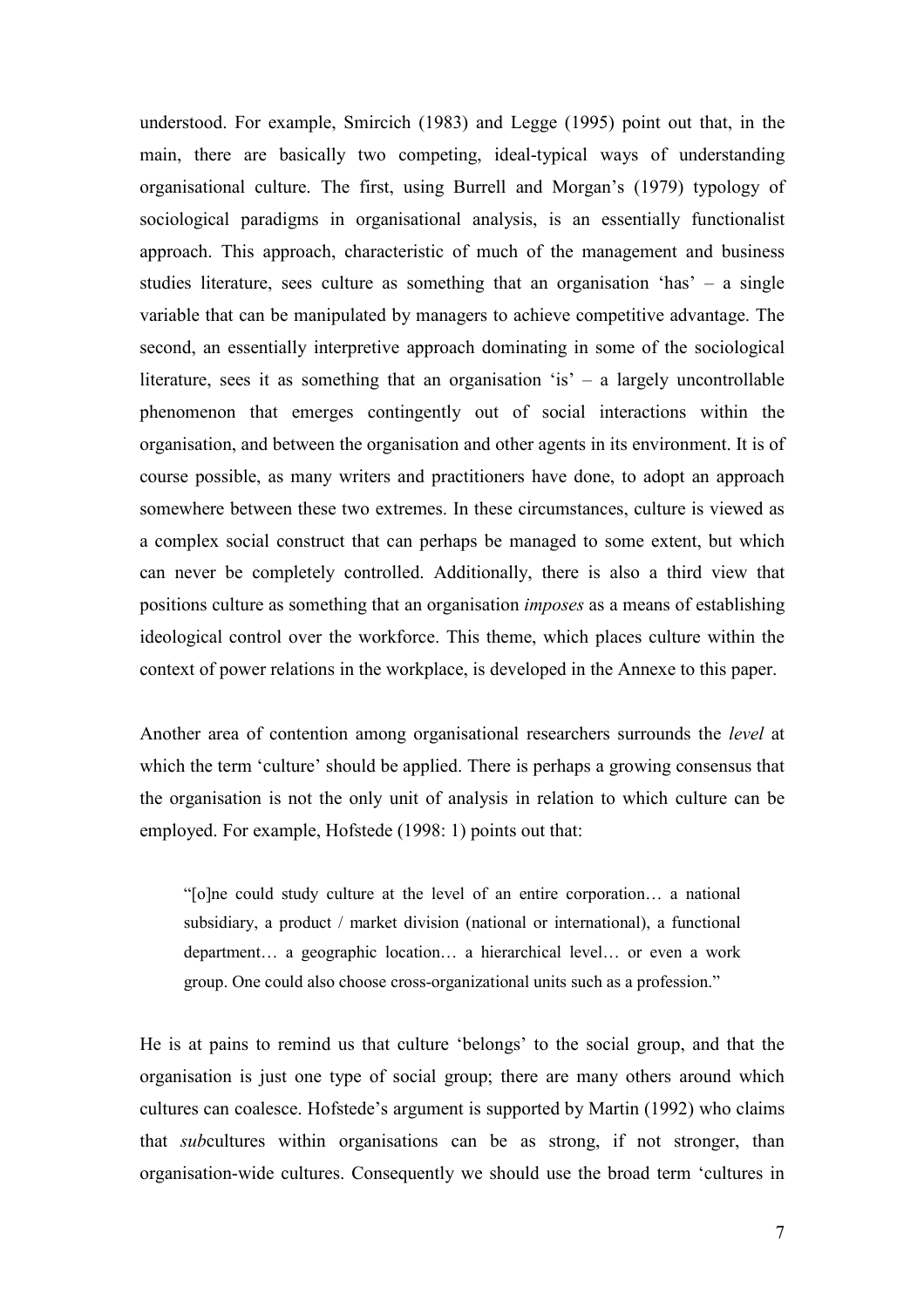organisations' rather than 'organisational cultures' as the latter is too restrictive in its focus. His claim is endorsed by Maull et al. (2001: 316) in an empirical study of cultures in four financial services companies. The study concludes that "perceptions of culture… differed widely by [branch]… and incidentally by job grade… which removed the myth of a single organisational culture." The emerging picture suggests that we should be wary of accounts that refer simply to 'organisational culture', or 'organisational learning culture' without recognising that cultures of different types, with different values, can (and perhaps normally do) exist at various places and levels in the same organisation. As a consequence of this, we should also perhaps acknowledge that the culture practised and / or espoused by senior managers within an organisation does not necessarily represent the organisational culture; there may well be other, very different (sub-) cultures within the same organisation.

Some writers have claimed that the issues surrounding cultures in organisations have another layer of complexity. For example, Meyerson and Martin (1985) argue that the social and subjective states of organisations are so complex, fragmentary and fluid that the cultures that emerge are generally extremely unstable, localised and ephemeral in nature. They go on to observe that such environments, being so changeable, intricate and 'chaotic', are "relatively uncontrollable" from a manager's perspective (1985: 640). This, of course, has clear implications for the manager's ability to promote learning cultures. Meyerson and Martin might claim that such a task would be basically impossible as managers have very little control over the multiplicity of cultures that exist at any one time in their organisation. However, the majority of writers have been slightly less pessimistic and there is generally a feeling that it is possible for managers to exert some degree of influence, however tenuous, over cultures within their organisations (see section 3 of this paper).

### 2. Researching and Measuring Culture in Organisations

Organisational researchers have used an extensive array of techniques to research and measure culture. For those influenced by Weber's (1968) concept of 'verstehen' (understanding), Garfinkel's ethnomethodology (1984), and hermeneutics (e.g. Dilthey, 1996), cultural analysis is a process of obtaining a profound and detailed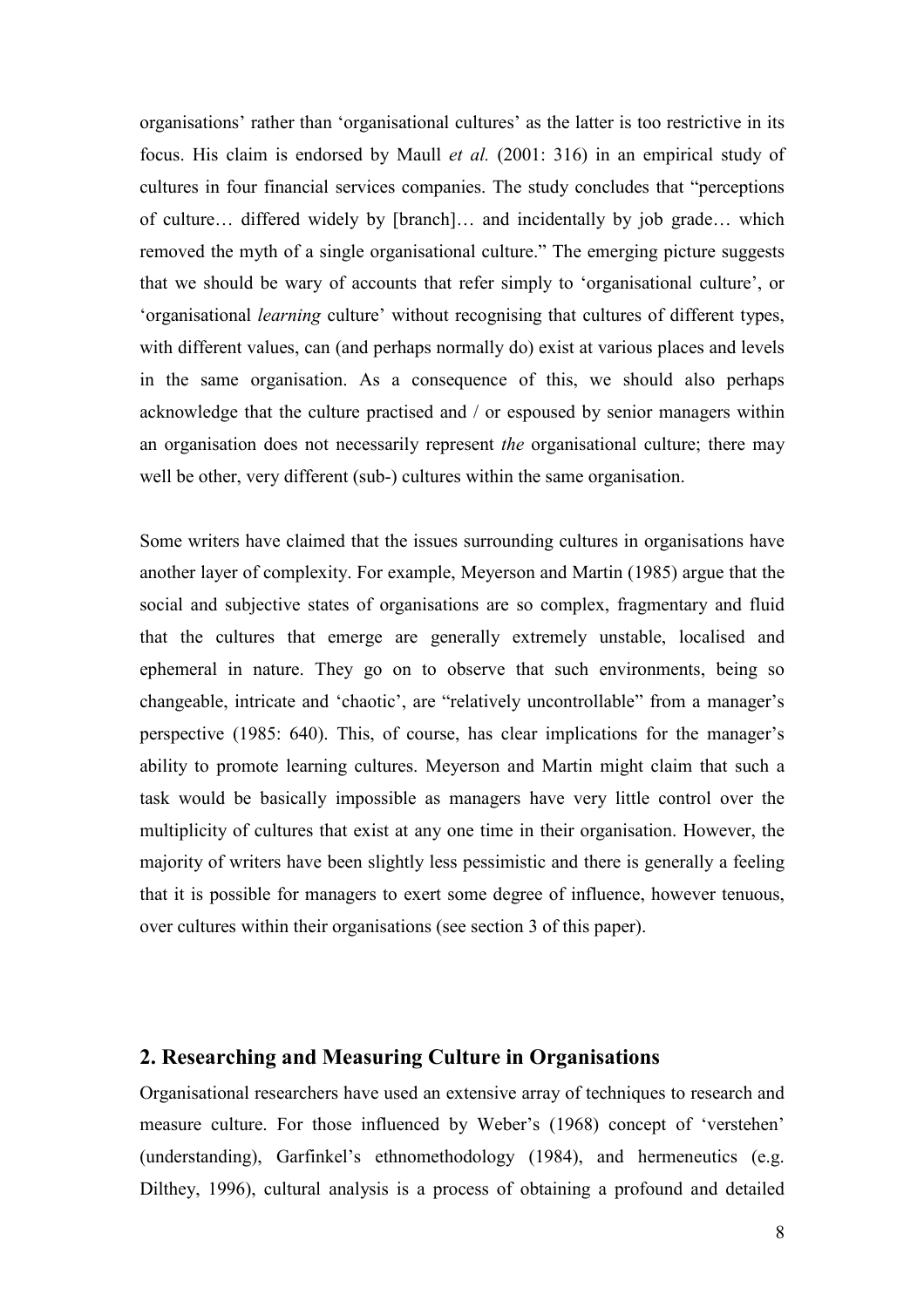appreciation of the subjective meanings of cultural values and tacit assumptions as they are employed – often unwittingly – by members of that culture. Perhaps unsurprisingly, such an approach tends to favour qualitative methodologies when researching culture. For example, Smith (2000: 26) claims that in order to understand the hidden "'structure of feeling' that underlies a particular culture and its shared values", the researcher must employ methods, such as detailed conversation analysis, that enable him or her to excavate those 'invisible' and taken-for-granted assumptions that members of a culture may be unable to articulate explicitly.

Similarly, Kemp and Dwyer (2001) in an empirical study of organisational culture in the hospitality industry, employ qualitative methods to acquire an understanding of cultural values and assumptions. They:

"used multiple sources of data, semi-structured face-to-face interviews, document analysis of in-house publications, staff bulletin board notices and flyers, and advertising material, and a series of observations of interactions between both hotel staff and hotel staff and guests… The richest source of data was the interviews." (Kemp and Dwyer: 2001: 81-82).

The combination of different methods to provide a more accurate and valid picture of cultures within organisations, also called 'triangulation', has become increasingly popular over the last 20 years or so. Hofstede, for example, advocates the combination of qualitative methods ("for depth and empathy") with quantitative methods ("for confirmation")  $(2001: 393)^3$ . His preferred approach to researching and measuring culture begins with the semi-structured interviewing of organisational members "to create a qualitative, empathic description of the culture" (2001: 395). The findings from these interviews are used to inform "a paper-and-pencil survey containing 135 precoded questions" (2001: 395) that collect information about various cultural values and practices from employees and managers at a variety of levels and in a range of functional areas. The survey data are analysed, and numerical 'scores' are attributed to the different aspects of values and practices. These scores are

 $\overline{a}$ 

<sup>&</sup>lt;sup>3</sup> Hofstede's combination of qualitative and quantitative methods is in part a deliberate attempt to quell the "unholy war" (2001: 393) between researchers on different sides of the qualitative / quantitative 'divide'.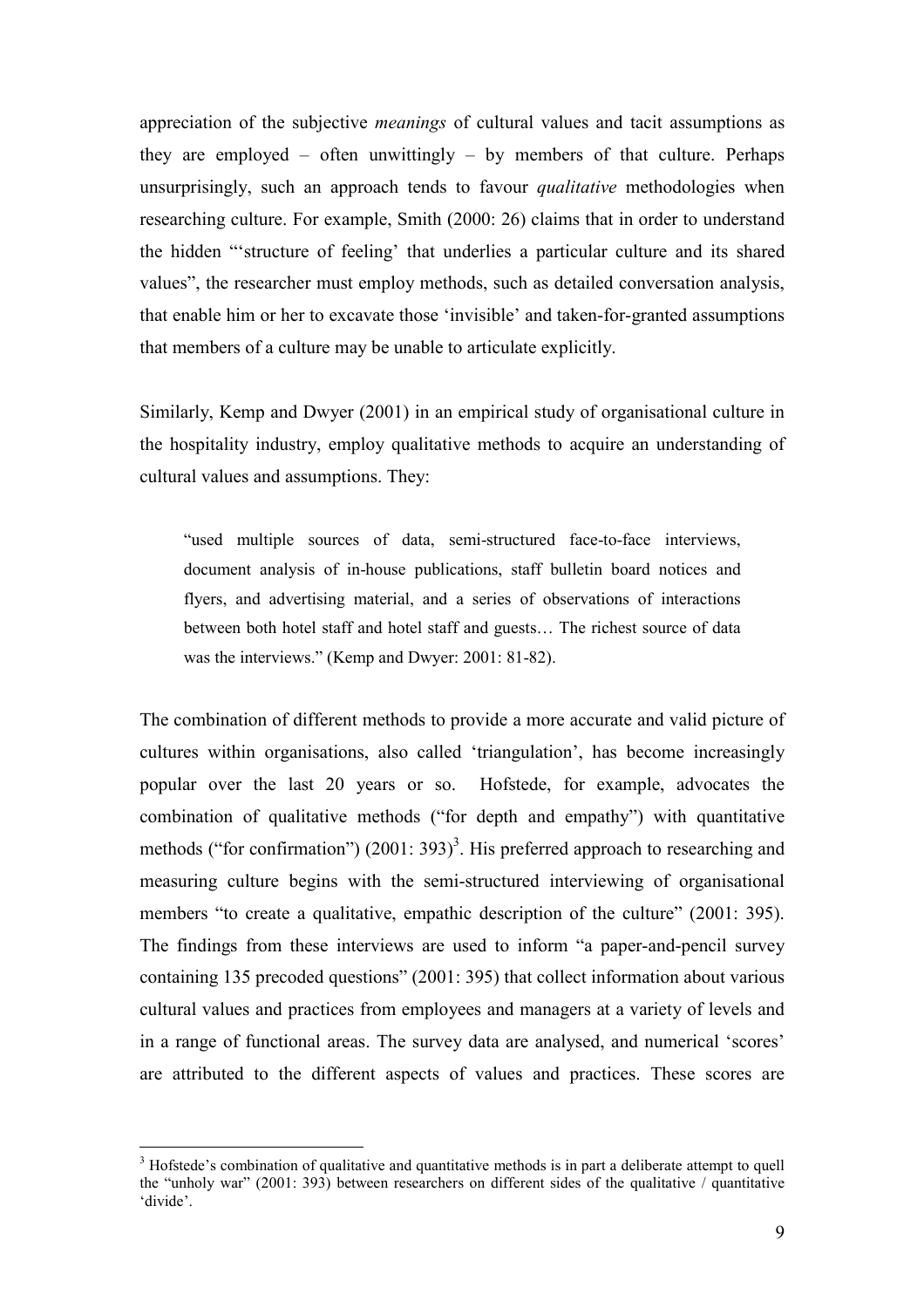correlated with each other and turned into a statistical measurement of the cultures and subcultures that exist within the organisation.

In perhaps the most extensive and authoritative empirical study of cultures within organisations, Hofstede (2001) applied this approach to a cultural analysis of 10 different business enterprises. On the basis of this study he determined which values and practices were commonly found together, and discovered that there were three main 'clusters' (or, essentially, cultural types): a 'bureaucratic' cluster (where stability was valued and hierarchical, authority-based organisational structures were the norm); a cluster of 'professionalism' (which valued high levels of qualification and placed work at the centre of one's life); and a 'conservation' cluster (where practices were dominated by a lack of internal communication and knowledge-sharing and where security was highly valued).

It should be noted that Hofstede's work on culture is not universally accepted as methodologically and conceptually valid. For example, McSweeney (2002) and Smith (2002) provide compelling critiques of his research, pointing out, among other things, that he bases much of his discussion of culture on data collected using questionnaire items not originally designed for the purposes of cultural analysis. They claim that this leads him to make unwarranted claims about the dimensions of culture. Smith (2002) also argues that Hofstede fails to specify with sufficient clarity how we distinguish between the causes and consequences of culture (why, for example, does he view increasing affluence a determinant rather than an outcome of culture?).

Such criticisms notwithstanding, there is no denying that Hofstede's work on culture has been extremely influential. Perhaps his primary influence has been to raise the popularity of triangulated approaches involving quantitative methods to the measurement of organisational cultures. For example, Maull *et al.* (2001: 308-310) outline the 'PCOC' ('Personal, Customer Orientation, Organisational and Cultural Issues') model, the purpose of which is to provide practitioners with a means of assessing the compatibility of their organisational culture (or subcultures) with proposed major changes to organisational structures and / or practices. They argue that, whenever such a major change is planned – such as the introduction of a Total Quality Management (TQM) initiative – managers should use the PCOC technique to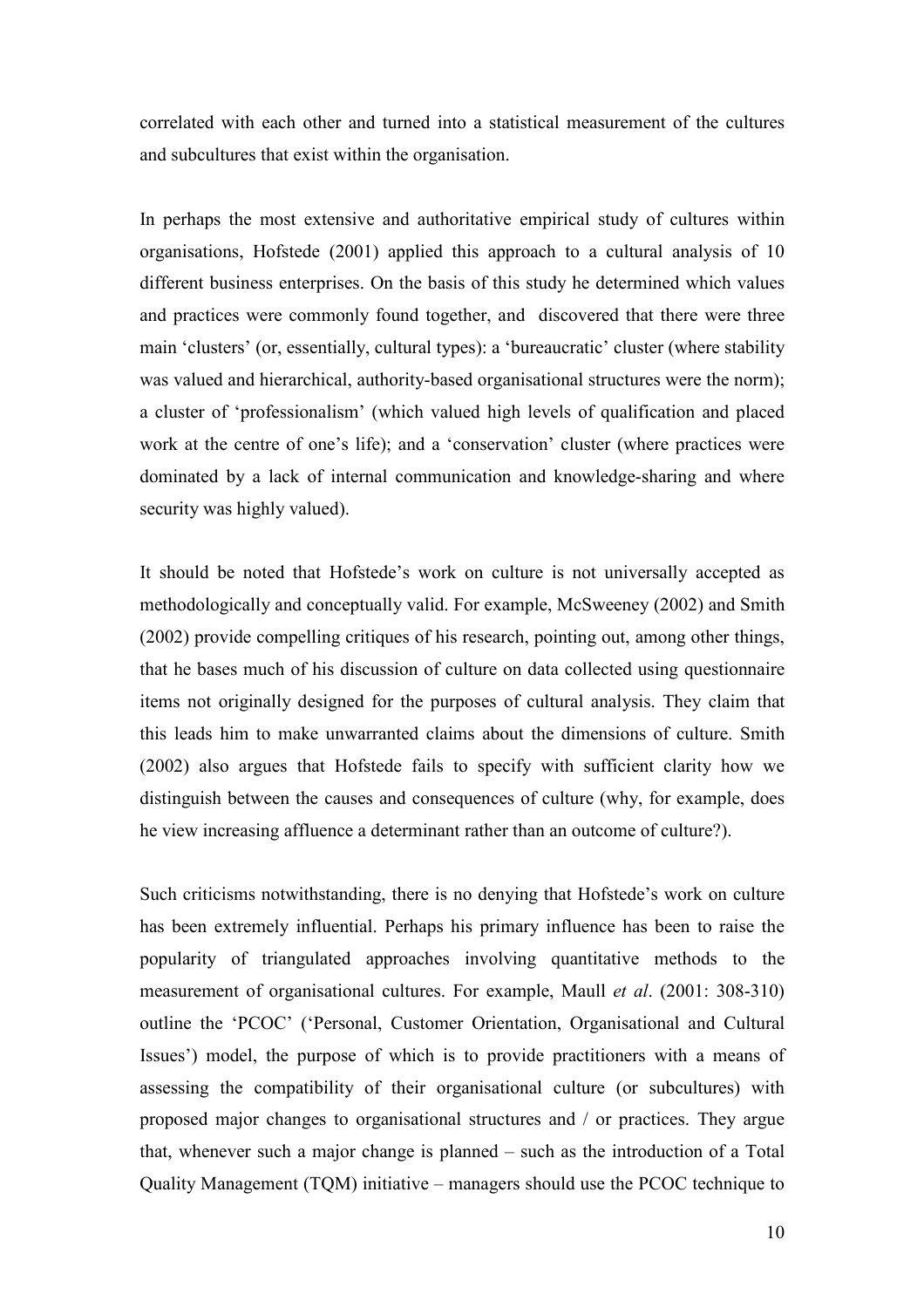enable them to introduce the changes in a way that resonates with the dominant culture. The centrepiece of this approach, as with Hofstede's, is a questionnaire, distributed widely or universally within the organisation (or a specific group / function), that aims to measure various aspects of the culture or subculture. The content of the questionnaire is based on preliminary, qualitative focus group discussions with employees. Respondents are asked to rate the extent to which they agree with various statements representing possible cultural values (e.g. "There is no time to examine problems that effect us", or "people who are successful in this organisation have a real concern for customers"; Maull et al, 2001: 310). The responses are aggregated at organisational level to produce an overall 'score' for the organisation's culture. That score is then matched to a pre-determined model of what the culture should be, which values it should be based on and promote, given the change that is proposed.

Some researchers have applied similar methodologies – combining qualitative and quantitative methods – to more specific investigations of the extent to which organisational cultures and subcultures facilitate and / or promote learning. For example, Thompson and Kahnweiler (2002) formulate an 'Organisational Learning Culture Scale', drawing on Schein's (2004) model of a learning-supportive culture to rate the cultural dimensions of an organisation in terms of their support for, or inhibition of, learning. (e.g. attitudes to communication, or assumptions about human nature).

Such triangulated approaches to cultural analysis involving quantitative measures are clearly at odds with ethnomethodological and hermeneutic approaches. The – essentially positivist – belief that 'culture' can be isolated within a discrete group or organisational setting, broken down into distinct sets of values, and thereby rendered amenable to direct and quantitative measurement by 'scientific' researchers through a survey of employee attitudes is founded on epistemological and ontological assumptions that are unrecognisable to ethnomethodologists. Their view is that obtaining a valid understanding of the culture of a social group cannot really be achieved from the standpoint of an outsider (or survey researcher), as the words used and attitudes expressed by individuals are believed to draw their meaning from their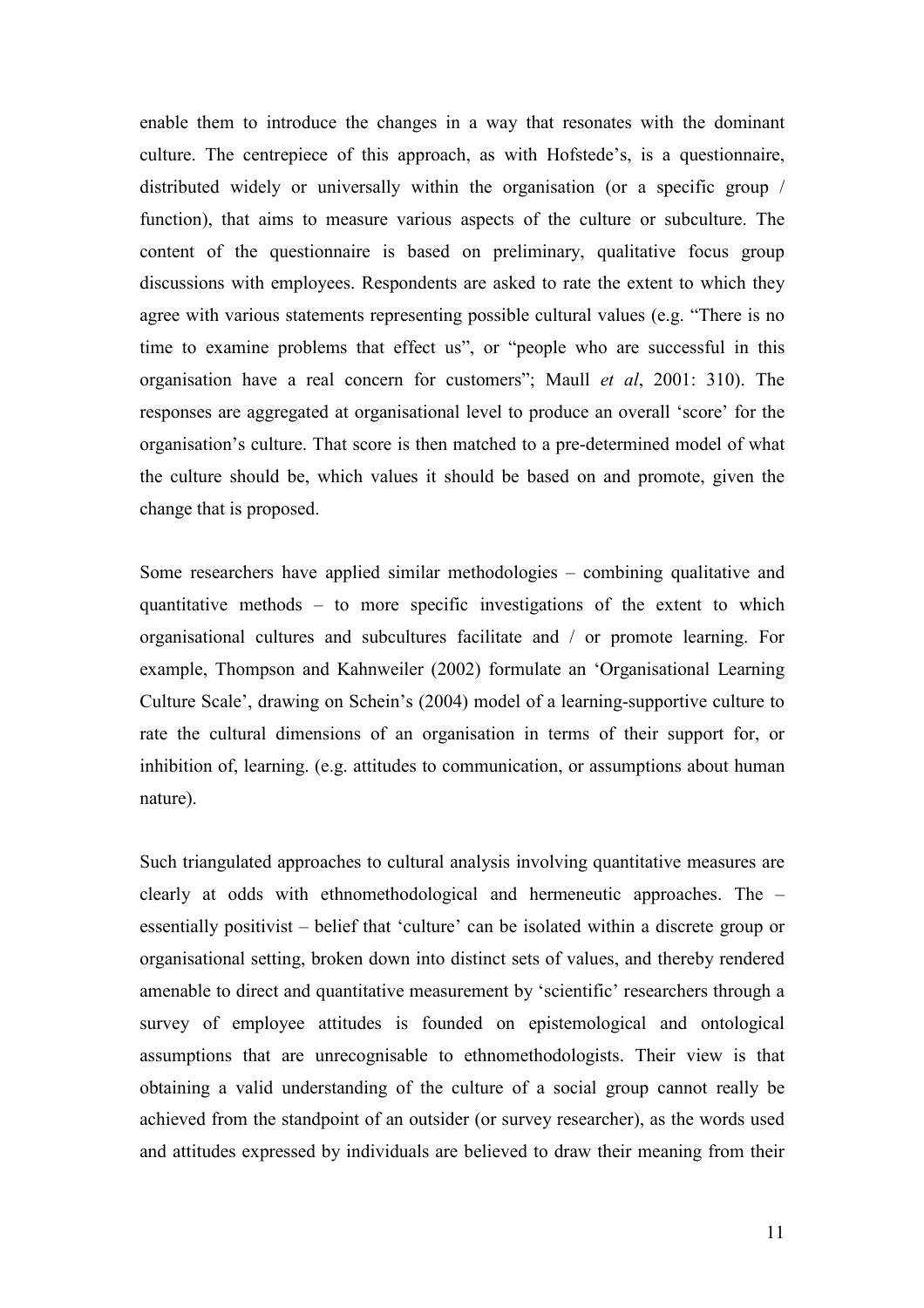(cultural) context; that meaning cannot be accurately captured if it is abstracted from its context (see, for example, Smelser, 1992).

Consequently, ethnomethodologists and those following hermeneutic traditions advocate the use of more qualitative methods that do not perform this abstraction, such as participant observation, life story accounts and other ethnographic approaches. The researcher aims to develop a deep understanding of the culture, perhaps through becoming an accepted member of the social group. In doing so, they achieve an appreciation, rooted in the original social context, of the meaning of cultural symbols and manifestations and their connection to tacit cultural assumptions. Importantly, researchers following such an approach do not believe that the culture of one social group can be directly compared with that of another (or with some predefined cultural template); cultures are viewed as basically incommensurable as their essential assumptions are qualitatively different.

Clearly therefore, there are some deep-rooted epistemological and methodological differences between researchers of organisational culture. This is Hofstede's "unholy war" (2001: 393); on one side there are those who believe that culture is in essence a unitary, discrete and quantifiable variable that can be isolated and measured through surveys and manipulated by managers to improve outcomes. Martin (1992) refers to this as the 'Integration' perspective. On the other side are those who believe that culture is a complex and fragmentary phenomenon that emerges 'bottom-up' from unpredictable social interactions within a group, which can only be understood through adopting an insider's perspective, and which is difficult if not impossible to control<sup>4</sup>. Yet the 'war' analogy is perhaps an oversimplification of the debate; many researchers and practitioners have, of course, taken a middle path and accepted that cultures in organisations are indeed intricate, self-referential, socially constructed and difficult to manage. However, they also believe that cultures can be at least partially understood and influenced through triangulated research methods and strategic management initiatives. It is to such debates over the management of culture that we now turn.

 $\overline{a}$ <sup>4</sup> Indeed, the attempt to control culture is itself often seen as an attempt to establish ideological domination on the part of managers (Martin, 1992); see Annexe for a further discussion of this issue.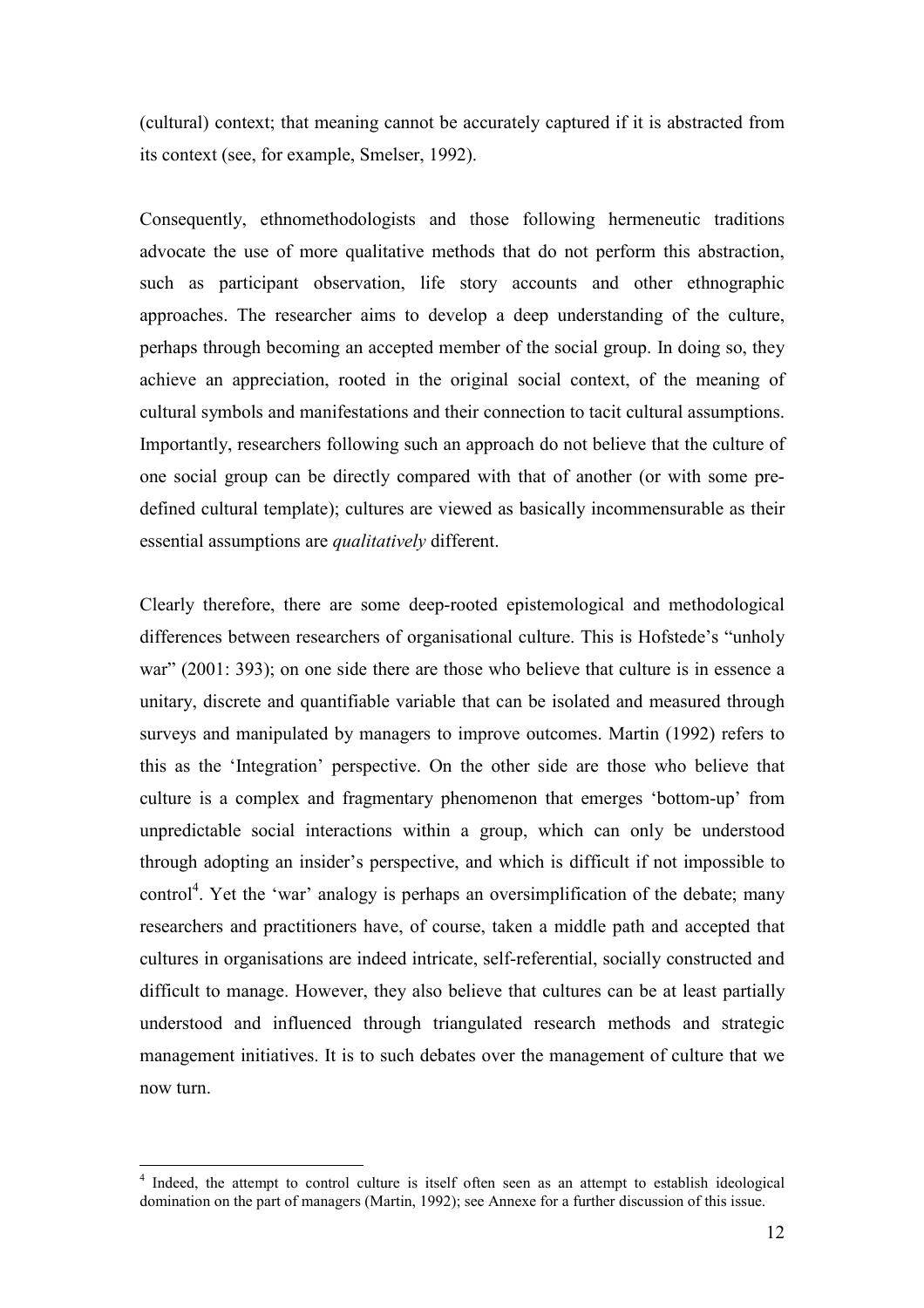### 3. Managing Cultures in Organisations

Brown (1998) observes that cultures / subcultures which are not compatible with organisational structures or strategies can present a serious problem for managers. Maull *et al.* (2001: 319) provide empirical evidence to support this claim, positing that managers planning to introduce TQM initiatives need to ensure that the dominant cultures within the organisation are supportive of the key values of such strategies. If such supportive cultures – or "performance-enhancing cultures" – are not in place, then the initiative is at high risk of failure; if employees, for example, continue to work on the tacit assumption that volume of production output is more important than precision and quality, then systems and procedures designed to facilitate TQM will struggle to have the desired effect. Maull *et al.* (2001) conclude that managing culture, or at least managing *around* it, is an essential part of improving business performance.

But how easy is it to manage culture? Can it, indeed, be managed at all? Holloway (1991) highlights the tendency of more managerialist accounts to assume that this process is largely unproblematic. Under such accounts, she claims:

"[t]he leader is invoked as the mechanism which ensures that the group and organization don't just evolve their own culture, but that their culture is under the control of someone at the top who has responsibility for the successful performance of the organization… [However,] sociological analysis of managerial effectiveness has constantly tried to emphasize the conditions within which a manager must exercise both formal and informal authority" (Holloway, 1991: 140-141).

Similarly, Legge (1995) points out that initiatives designed not only to manage cultures in organisations but to change them seldom meet with genuine success. For example, Storey's (1992) research into culture change programmes found that such programmes do not, for the most part, result in an authentic and fundamental cultural transformation. All too often a cosmetic alteration to symbols and other visible manifestations of culture (e.g. job titles, office layouts) is assumed to represent genuine change, while in reality the basic assumptions and values actually remain the same. As Legge points out:,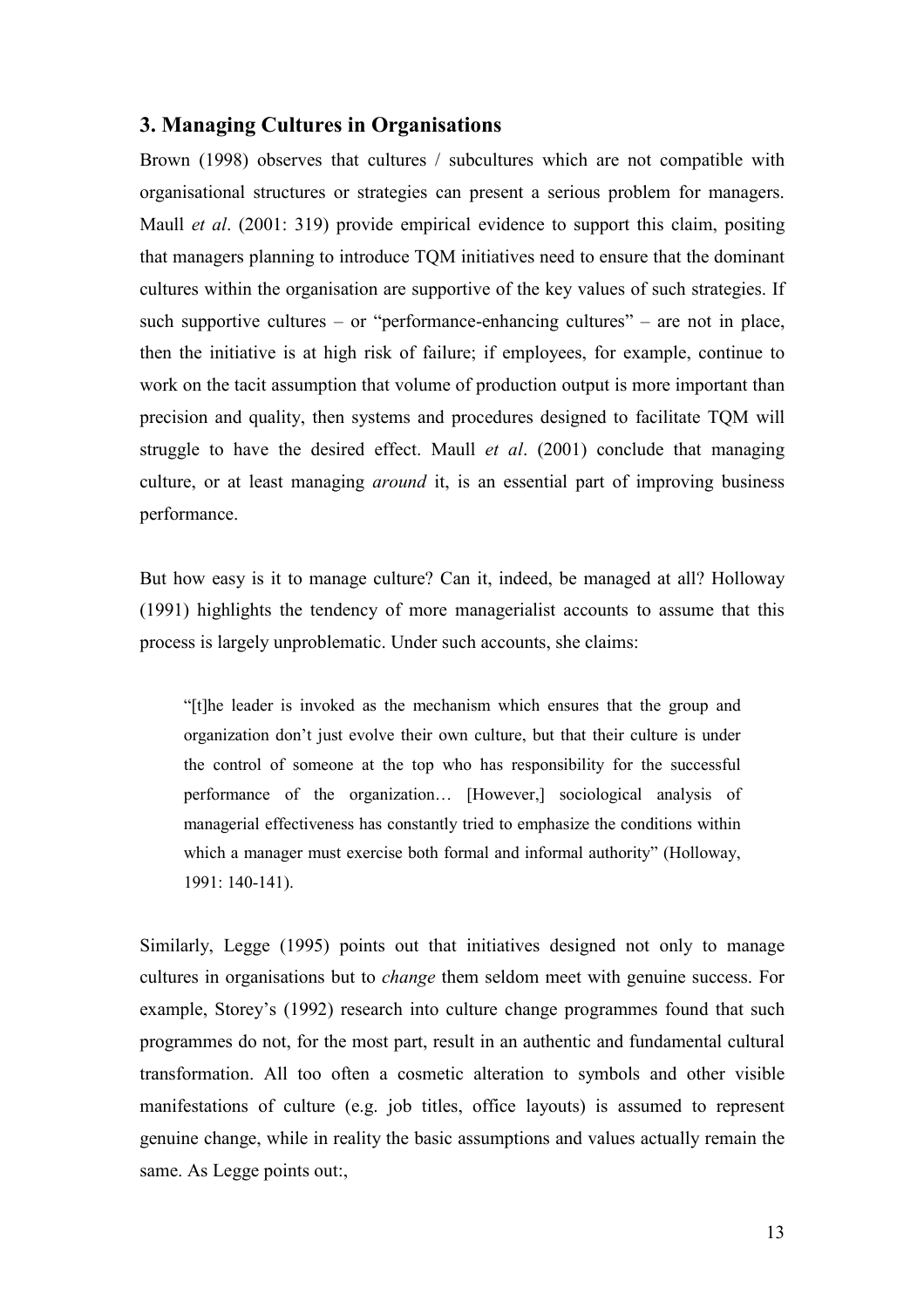"[i]f the [espoused] corporate culture makes no sense of the organisational realities experienced by the employees other than senior management, it will not become internalised outside that small sub-group." (1995: 187).

Various writers have attempted to explain this apparent difficulty in managing and changing culture within organisations. Hofstede (2001), for example, claims that cultures, being based on collective histories developed over time, are inherently stable and therefore resistant to manipulation. Furthermore, Smith (2000) is keen to remind us that individual employees are thinking, sentient agents who do not simply receive and accept information transmitted from senior managers without questioning it; they interpret that information based on their own values and act accordingly (often in ways that resist the transmitted culture). Additionally, there are those (e.g. Meyerson and Martin, 1985) who claim that cultures within organisations are seldom stable or coherent enough to be managed at all (see section 1).

However, perhaps the majority of practitioners and writers in this area are slightly warmer to the suggestion that culture is, to some degree, manageable within organisations, and that it is possible for managers to wield some influence over it. Very few, though, have claimed that this influence is exerted with ease. For example, while Schein (2004) sees one of the central functions of leadership within organisations as the management of culture, he concedes that:

"culture refers to those elements of a group or organization that are most stable and least malleable. Culture is the result of a complex group learning process that is only partially influenced by leader behaviour." (2004: 11).

Similarly, Hofstede (2001) believes that culture has many determinants, existing as it does in a complex, mutual relationship with structure and strategy within the organisation; "[g]iven top management's commitment" he observes, "organizational cultures are somewhat manageable." (Hofstede, 2001: 409. Emphasis in original).

So how can managers attempt to influence culture? In outlining the ways in which learning-supportive cultures can be developed, De Long and Fahey (2000) observe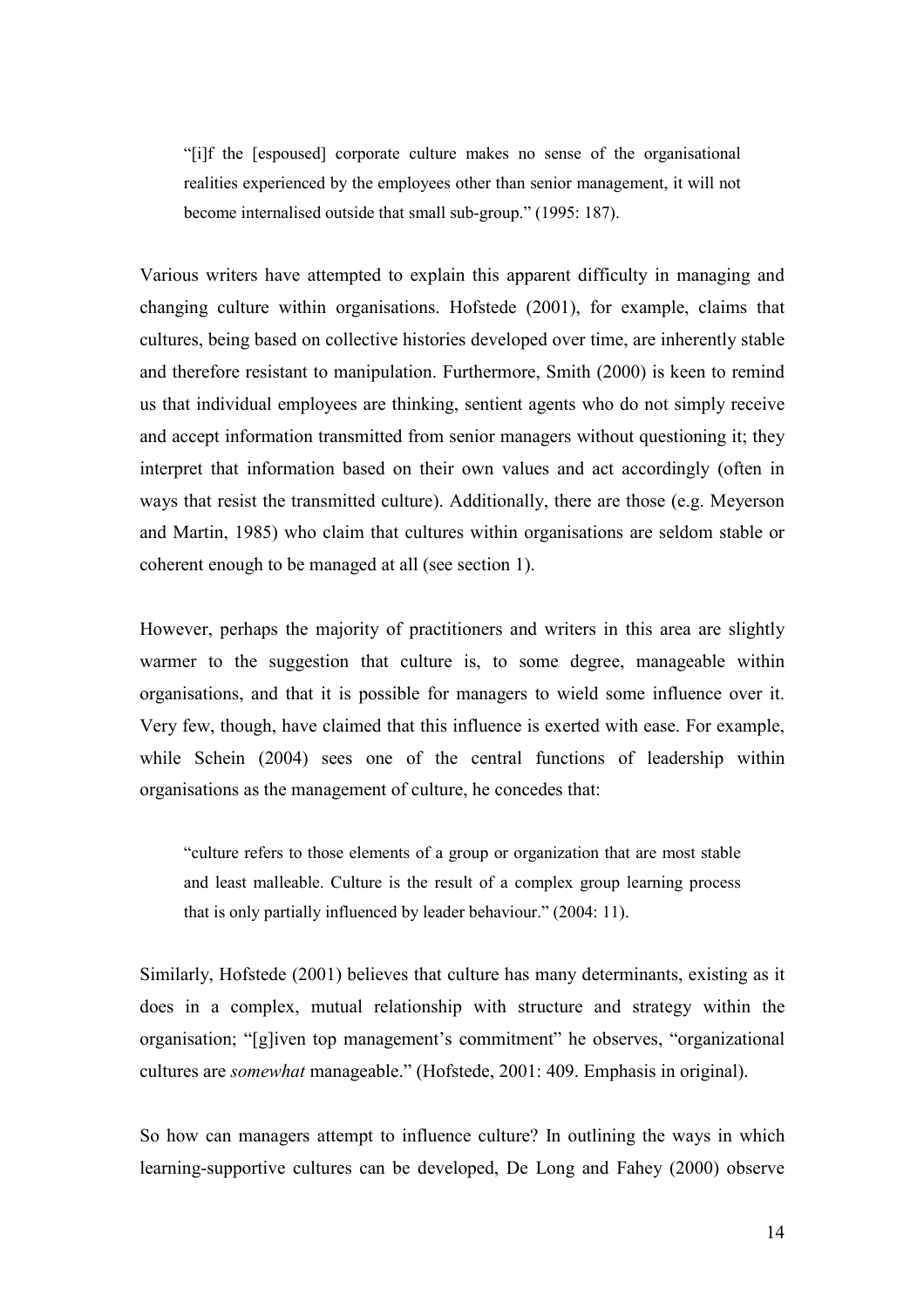that this process can begin by manipulating cultural practices (the 'shallow' level of culture). "For example" they claim:

"the ways in which departmental meetings are conducted strongly influence the likelihood of a group's generating new knowledge or leveraging its existing knowledge. Are differences of opinion encouraged and respected, or routinely discounted by group leaders? Is conflict managed constructively or is it suppressed or smoothed over?" (2000: 115-116)

Thus, the argument goes, attending to cultural practices and manifestations can be an important (and relatively straightforward) part of attempts to manage culture, as well as playing an important role in perpetuating deeper values and assumptions.

However, as outlined previously in this section, altering cultural practices can only ever be a part of the culture change process; such superficial adjustments are simply likely to provoke cynicism among employees if they feel that fundamentally very little has altered. It is, nevertheless, one way of initiating change, and De Long and Fahey (2000) argue that any cultural transformation programme must take a holistic approach that addresses culture at all of its various levels – values (or assumptions), beliefs, and practices.

Their point is supported by Bowditch and Buono (1994), who argue that fundamental cultural transformation cannot be achieved simply through behavioural manipulation (e.g. introducing new procedures or financial reward structures). If such a transformation is to occur, then employees need to feel a normative commitment to the 'new' cultural values; "[i]f attitude change is to take place" they claim, "… managers should support relevant behavioural changes with intrinsic motivators as much as possible." (1994: 121). Thus, attempts to influence culture are more likely to meet with success if managers address the values and beliefs of employees, as well as their behaviours. Drennan (1992) adds that training can play an important part when inducing such a change; it may be used to communicate the new values and behaviours to employees and also to develop the skills to enable them to perform the required behaviours in the workplace.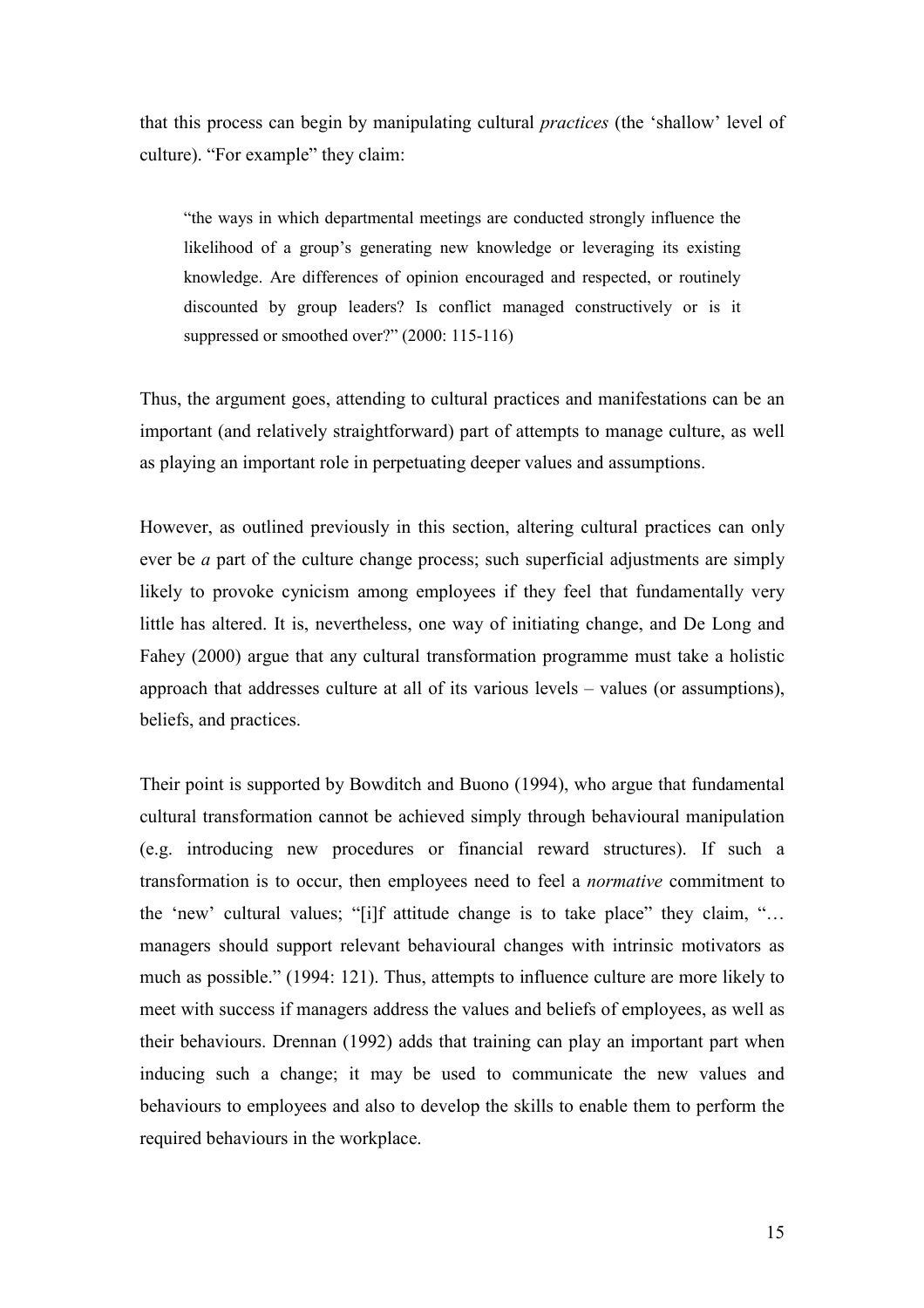However, before attempting to manage or change the culture/s within their organisations in order to promote desired outcomes, managers must decide what sort of culture they need. In taking this decision, they might consider Brown's warning that:

"the relationship between organisational culture and performance is so complex, so dependent on large numbers of dynamic variables that no simple 'cultural formula for success' can be relied upon." (1998: 235).

Perhaps, as Brown suggests, there is no single template for a desirable culture; perhaps a 'good' culture is simply one that supports the idiosyncratic aims and strengths of each individual organisation. However, this has not stopped a growing interest among researchers and practitioners in the role that culture can play in supporting *learning* in organisations. What, it is increasingly asked, might a 'learning culture' look like? What values and behaviours might it promote? It is to such questions that the next section turns.

## 4. Learning-Supportive Cultures in Organisations

It is only recently that researchers have begun to make genuinely systematic connections between learning and culture within organisations. However, it is a connection that has been made less explicitly for some time. As the 'learning organisation' concept began to grow in popularity during the 1980s and 1990s, there was an increasing recognition that organisational cultures had some part to play in promoting learning. As Bates and Khasawneh (2005) observe, the learning organisation literature has tended to refer to:

"a consensus… among organization members about the value of learning and use of new learning for creative purposes in the pursuit of organizational goals and objectives… a culture that supports the acquisition of information, the distribution and sharing of learning, and provides rewards and recognition for learning and its application as critical for successful learning organizations." (2005: 98)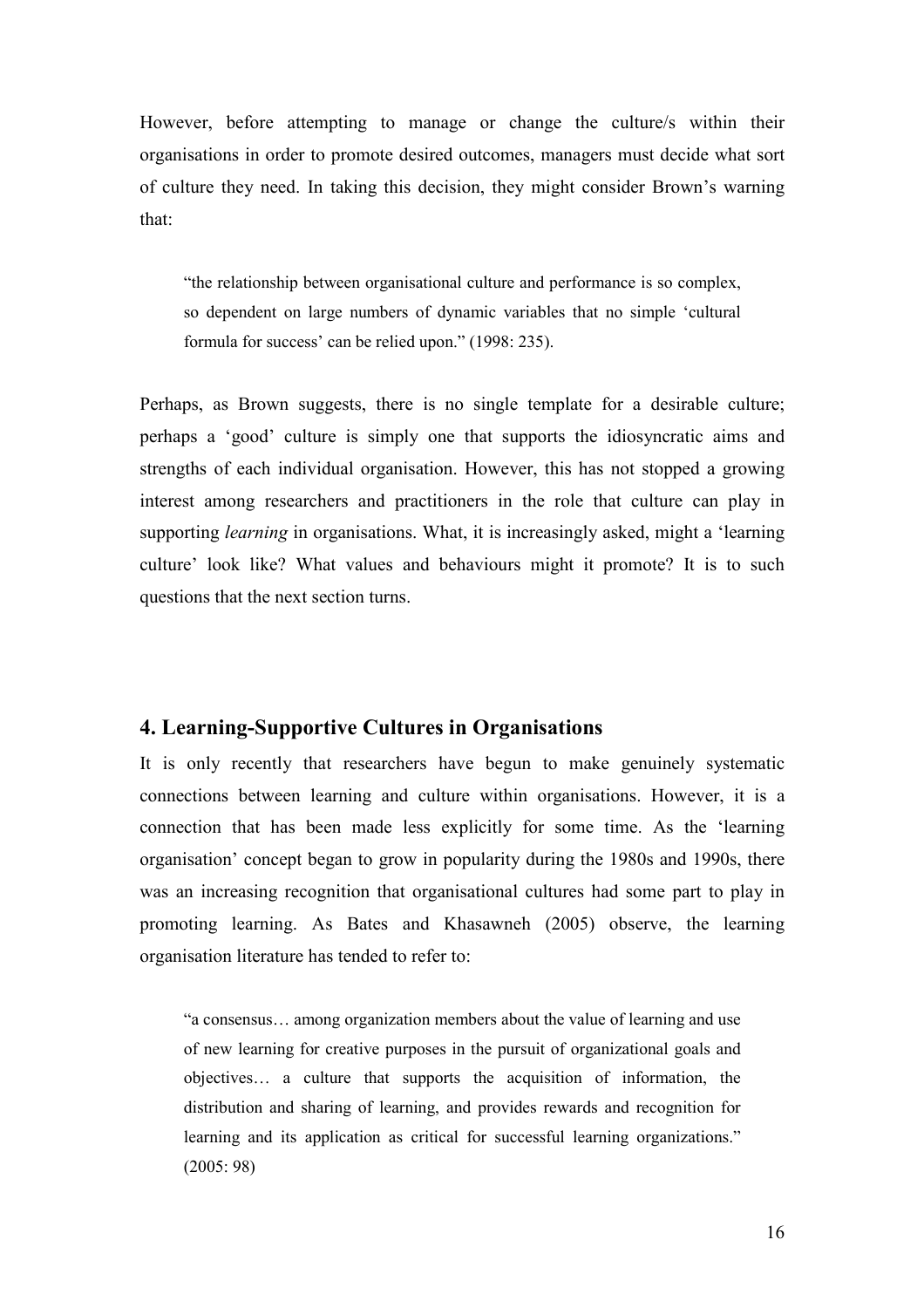Bates and Khasawneh (2005) believe that such insights are indeed useful in emphasising the importance of culture in general terms, but also that a more precise conceptualisation of a 'learning culture' is needed. To this end, they offer a definition of 'organisational learning culture' (OLC), which they claim is:

"reflected by an organization-wide pattern of values and beliefs about the importance of learning, its implementation and dissemination. These values and beliefs are based on observable, salient work context factors such as norms associated with creativity and innovation, human resource practices that support ongoing employee development, and managerial practices that facilitate efforts directed at change and innovation." (2005: 99)

Thus, Bates and Khasawneh suggest the possibility of a three-level model of an OLC, with assumptions, beliefs and practices that support learning. Other writers have begun to follow a similar path. The National Centre for Vocational Education Research (NCVER) in Australia, for example has provided the basis for understanding the possible forms of learning culture through a series of case studies of organisations professing to have implemented such a culture (see, for example, Johnston and Hawke, 2002). Similarly, Eraut's (2001) account of 'learning climates' (or 'microclimates') makes explicit the role of culture in encouraging and supporting learning (although his use of the term 'climate' encompasses aspects of the organisational environment beyond the cultural).

The purpose of this section is to review some of the more salient and recursive themes in this literature with a view to developing a more detailed and comprehensive account of this model. The section is then concluded with a brief illustration of the culture – learning connection drawing on some initial findings from the research.

#### Cultural Assumptions and Learning

De Long and Fahey (2000) argue that the first level of culture, that of tacit values and assumptions, has some profound effects on learning within social groups. For example, they claim, in any organisation there are (largely unspoken) assumptions about: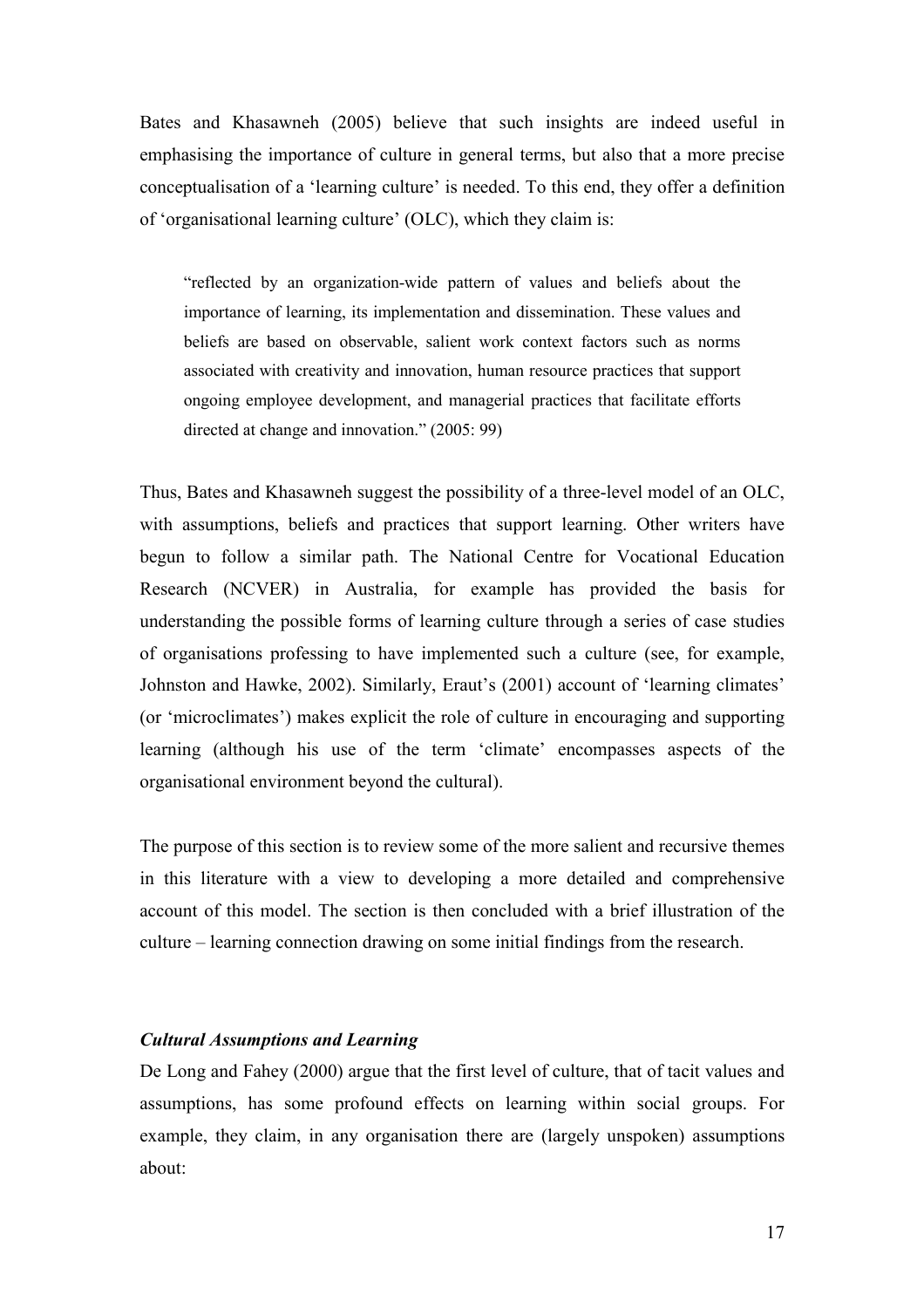- a) What is 'worthy' and useful knowledge, e.g. abstract or practical knowledge;
- b) The form and function of social interactions, e.g. expansive or restrictive;
- c) Who should possess and retain 'useful' knowledge, and;
- d) How 'new' knowledge is adopted or created.

Such deep-rooted assumptions generate more explicit beliefs and norms (the intermediate level of culture). For example, if there is a pervasive assumption that interactions between employees are routinely restricted to task-related matters, then this is likely to create behavioural norms, and subsequent practices, that inhibit information-sharing and collective learning. Similarly, Fuller and Unwin (2004), in their account of 'expansive learning environments', highlight the importance of assumptions regarding where, within the organisation, knowledge should reside. In an empirical study, they observe how in two of their case study organisations "a shift towards the expansive end of the continuum occurred when knowledge was seen to be a central component of all jobs" (2004: 137). Thus, if it is assumed that knowledge is endemic throughout the organisation rather than the possession of a few senior members, then information is likely to be shared more freely.

López *et al.* (2004) also attempt to identify the assumptions characteristic of a learning-supportive culture – which they call a 'collaborative culture' – and conclude that those which promote learning include: an assumption that change needs to be managed proactively; a trust and respect placed in individuals; a value placed on teamwork; an assumption that employees will use empowerment responsibly and that empowering employees will benefit the organisation; and an implicit acceptance of risk and ambiguity (López et al., 2004). Empowerment, participation and collaboration are perhaps the main themes in this culture, and in this regard Thompson and Kahnweiler (2002) observe that there is often an assumption in the literature that high levels of employee participation facilitate greater learning, and therefore higher levels of performance. However, they also conclude on the basis of an empirical, quantitative study that there appears to be no strong correlation between participatory practices and an 'organisational learning culture' (measured using a 'Dimensions of Learning Organisation' questionnaire, based on a model provided by Schein, 2004).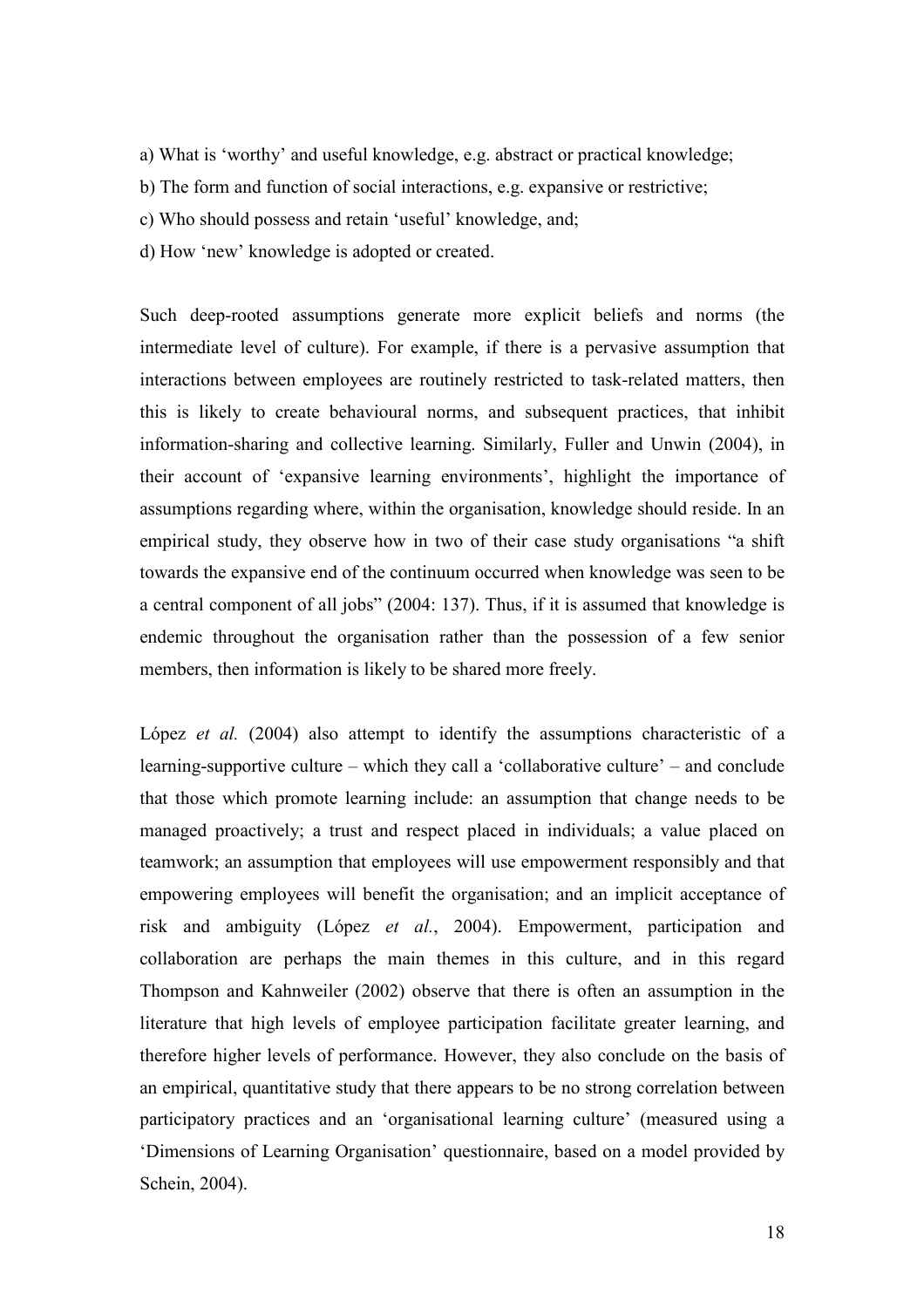Dalley and Hamilton (2000) demonstrate that assumptions about what constitutes 'useful' knowledge can also impact on the quantity, and particularly the type of learning that occurs within an organisation. In their study of small firms, they find that:

"learning by doing is the preferred and predominant method of knowledge creation in the small business. This is the only method that is trusted and respected by the owners." (Dalley and Hamilton, 2000: 55).

Dalley and Hamilton claim that this pervasive outlook among senior managers in small firms makes it less likely that they will see the utility in engaging in formal, offthe-job training. Their claim is supported by Reeve and Gallacher (2005), who observe that differing cultural assumptions about 'valuable' knowledge often present a barrier to employer – university partnerships. Among employers, they observe:

"[a]bstract concepts, and material which was not seen to be directly relevant to the immediate work process, were questioned… In a culture that insists that 'if it won't go on one side of A4 forget it...' it is difficult to get managers to appreciate an academic approach that recognizes and explores ambiguity, balances arguments and values critical thinking." (2005: 228).

This finding echoes De Long and Fahey's claim that "[c]ulture shapes what a group defines as relevant knowledge, and this will directly affect which knowledge a unit focuses on."  $(2000: 116)^5$ . De Long and Fahey also remind us not to treat the organisation as the only unit of analysis; different groups or functions within the same organisation may have entirely different ideas about what useful or relevant knowledge is. In one of their case study organisations (an 'electronics firm'), for example, they report that the subculture evident in the management information systems section valued "knowledge embedded in software, documents, systems etc."

 $\overline{a}$ 

<sup>&</sup>lt;sup>5</sup> It is perhaps ironic that the literature on workplace learning itself sometimes reveals a tendency to privilege one form of knowledge over another. As Eraut *et al.* (2000) and Felstead *et al.* (2005) point out, there is often a propensity among certain writers and politicians to focus on formal learning leading to qualifications rather than informal modes of workplace learning which are as important, if not more so. Drennan (1992) for example, refers to the importance of creating 'learning cultures', yet his subsequent focus on formal, off-the job learning indicates that perhaps he is actually referring to 'training cultures'.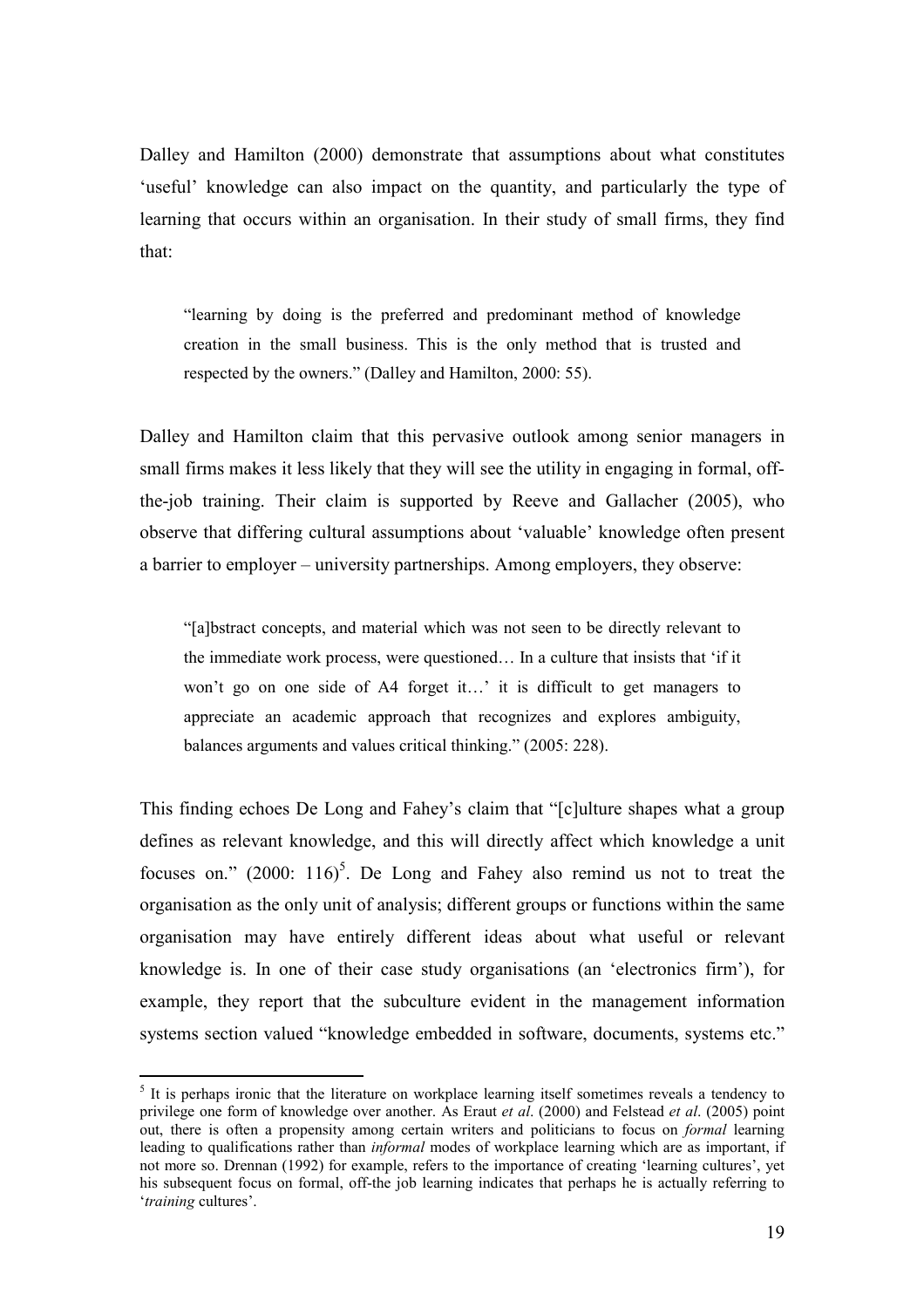(2000: 118) in contrast to the subculture of the engineering section, where knowledge deriving from experimentation and teamwork was valued more highly.

Ashton (2004) alludes to another way in which cultural assumptions can impact upon learning; "opportunities [for learning]" he observes, "are provided through the operation of interpersonal relationships in the workplace." (2004: 49. Emphasis added). In support of this, De Long and Fahey (2000) argue that cultural assumptions seem to shape the form and function of social interactions and relationships within organisations, by representing:

"the rules (e.g. 'Don't interrupt a superior'…) and practices (e.g. meeting formats and frequencies…) that determine the environment within which people communicate." (2000: 120).

So, for example, if there is no common assumption that cross-functional interaction, communication or knowledge-sharing is routinely to occur, then such things are unlikely to happen, despite the institution of artefacts (e.g. company intranets) to facilitate them. Cultural assumptions also, they claim, influence learning by shaping beliefs about who should be in control of what knowledge, and where certain types of knowledge should reside and / or be shared. For example, cultures that value technical skills acquired and used in isolation by individuals are less likely to support knowledge-sharing networks; similarly, cultures characterised by a lack of trust will probably not promote the transfer of knowledge from the individual to the group or organisation.

Addtionally, De Long and Fahey (2000) argue that cultural assumptions can influence how, and how often, learning occurs within social groups by shaping attitudes towards the creation and adoption of new knowledge. For example, an ingrained predisposition towards proactive innovation, creative thinking and continuous improvement is likely to provide a fertile ground for learning. Bishop (2004) provides support for this claim in a study of learning in SMEs, where it is seen that some small firms develop a largely unspoken 'innovative' orientation, while others remain more 'inert' in their attitude toward new knowledge, thus closing off many learning opportunities.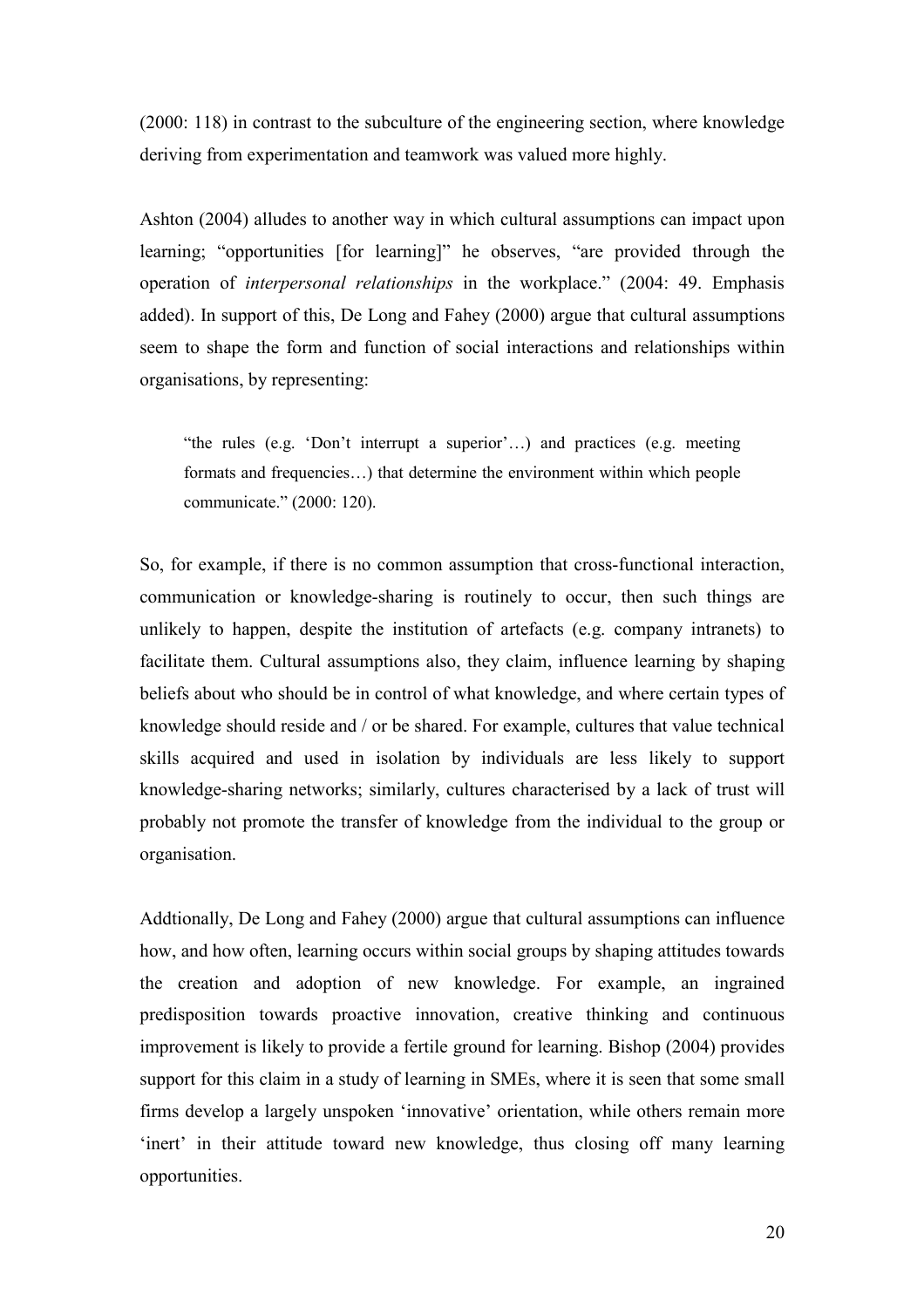Finally, Schein (2004) puts forward a 10-point hypothetical model of a learning culture, in which he identifies the basic assumptions that promote learning. These assumptions include *inter alia* the following: that the external environment (e.g. product markets) can be influenced and even changed; that human nature is basically good; that information should be an open resource rather than a hoarded possession; and that "diverse but connected units are desirable." (Schein, 2004: 405).

At the level of tacit assumptions therefore, there are strong indications that cultures exert a powerful influence on the quantity and type of learning that occurs. In particular, assumptions about what constitutes 'valuable' knowledge, about how to deal with new knowledge, about the appropriate 'location' of knowledge in an organisation or group, and about the form and function of social interactions all seem to have a profound impact on learning. Yet that impact can only be felt through the more explicit beliefs and tangible artefacts / practices that assumptions give rise to, and it is to these more 'superficial' levels of culture that the remainder of this section turns.

#### Cultural Beliefs, Cultural Practices and Learning

To some extent it is relatively simple to predict the sorts of beliefs and practices that particular cultural assumptions are likely to generate, and the effects that they have on learning have already been hinted at in this paper. For example, the assumption that 'soft' skills and knowledge (e.g. people management skills) are useful and of value will probably lead to the explicit belief that the development of such skills should be facilitated and rewarded. In turn this is likely to promote practices and artefacts that advance and support those beliefs (e.g. bonuses for participation in soft skills training, or stories of organisational 'heroes' who are / were unusually good people managers).

Some writers have offered more specific and detailed accounts of the beliefs and practices that could form part of a learning culture. For example, Marsick and Watkins (2003) specify nine 'dimensions' of culture within learning organisations. These dimensions are used to construct a 'Dimensions of the Learning Organization Questionnaire' (DLOQ). Among other things, they highlight the importance of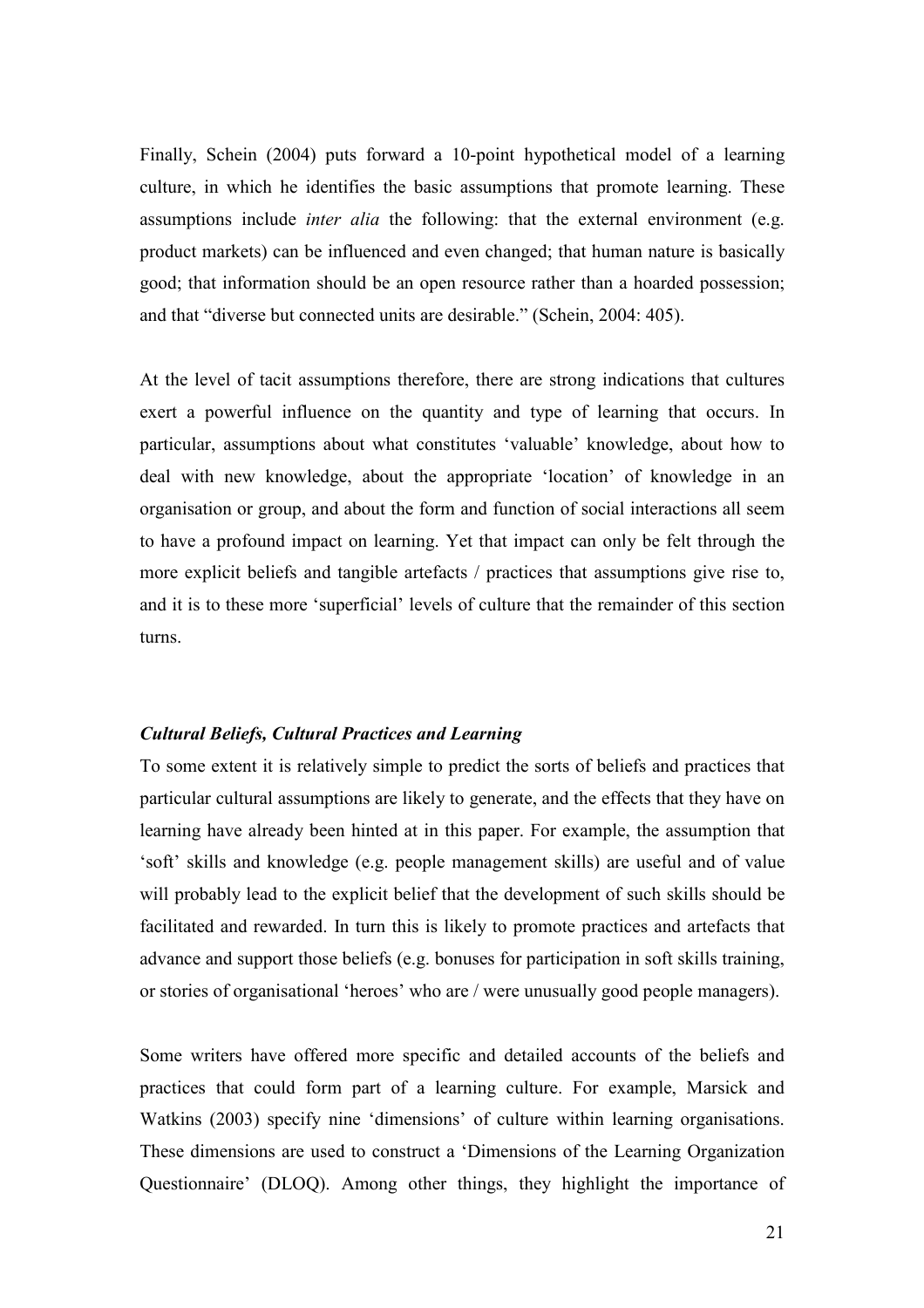instituting mechanisms to promote employee involvement and feedback, of building learning opportunities into job design and teamwork, and of implementing widelyaccessible knowledge management systems to capture and share knowledge at group and organisation levels. A belief in the value of 'systems thinking' is also seen as important.<sup>6</sup>

It quickly becomes apparent that such accounts resonate strongly with existing models of the 'learning organisation'. For example, Senge's (1990) 'five disciplines' include systems thinking, team learning and a commitment to continuous learning in pursuit of shared goals ('personal mastery'). Senge also advocates the promotion of 'localness', which:

"means moving decisions down the organizational hierarchy; designing business units where, to the greatest degree possible, local decision makers confront the full range of issues and dilemmas." (1990: 287).

In a similar vein, Pedler *et al.* (1991) identify 11 practices that characterise learning organisations (or 'learning companies' in their terms). These include participative policy making, flexible reward systems, 'enabling structures', readily available support and resources for learning, and systems to facilitate inter-company learning.

These accounts of the learning organisation are not without their limitations. For example, they tend to make the problematic assumption that managers are generally willing and able in reality to prioritise learning ahead of short-term exigencies (for a full account of such criticisms see Hughes, 2000 and Keep, 2000). However, they do allow us to begin to form an impression of what the visible and tangible aspects of a learning culture might look like. Furthermore, they appear in some ways to resemble what have more recently been called 'High Performance Work Practices' (HPWPs) (see Butler et al., 2004 for a general overview). For example, Ashton and Sung (2002) provide a detailed description of the learning-supportive practices associated with High Performance Work. In doing so, they refer to measures such as job rotation,

 $\overline{a}$ 

<sup>&</sup>lt;sup>6</sup> These dimensions, and their impact on 'job satisfaction and motivation to transfer learning', are verified in a quantitative empirical study by Egan *et al.* (2004).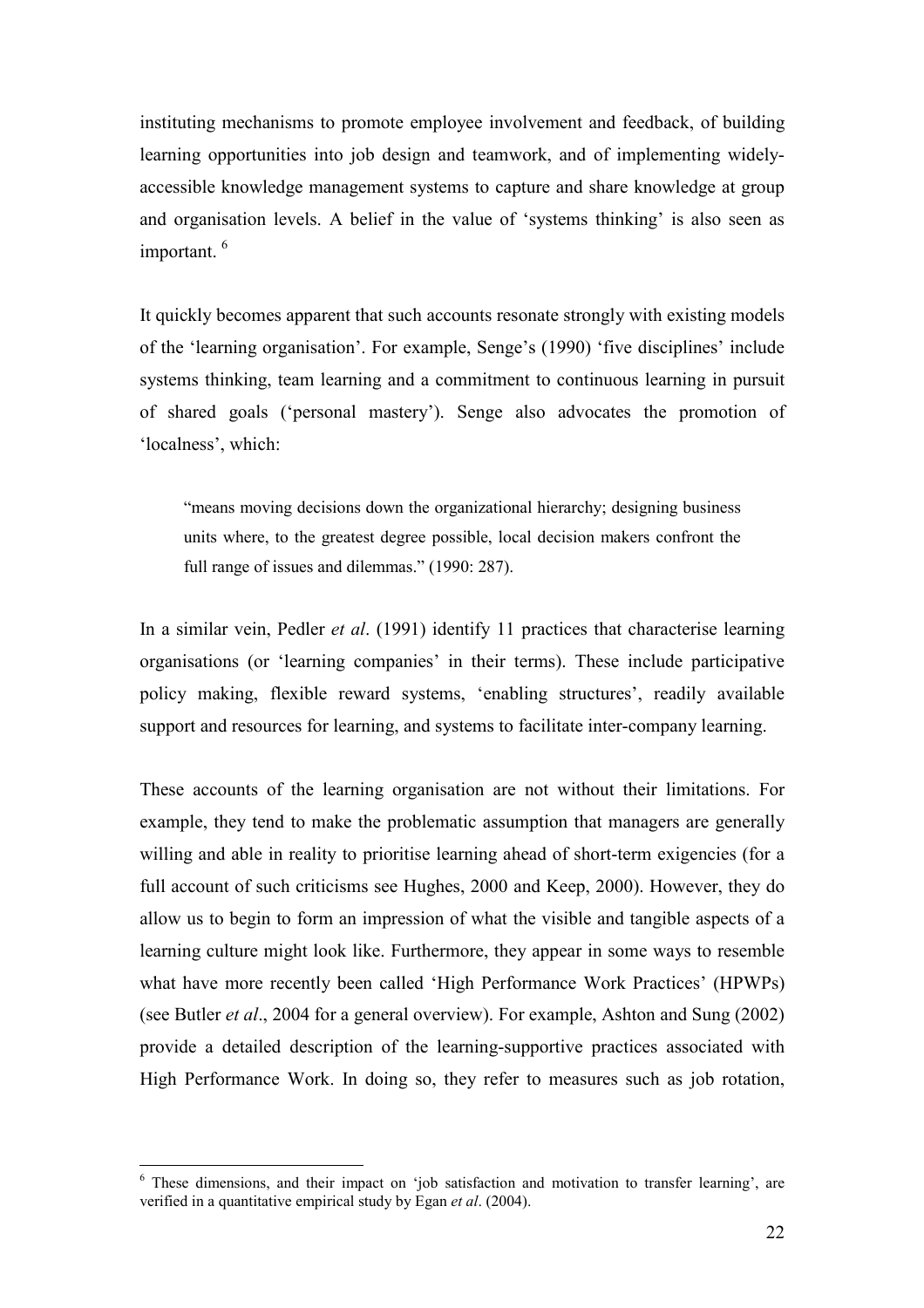organised cross-functional interaction, the devolution of responsibility for decisionmaking and the broadening of work tasks  $(2002)^7$ .

### Towards a Vision of a Learning-Supportive Culture

This section of the paper has begun to describe a few of the possible features of a learning-supportive culture based on a distillation of themes from the current literature. It has attempted to achieve this in a relatively systematic way, identifying in turn some of the assumptions, beliefs and practices that might constitute such a culture. These features are summarised in the table below.

Table 1: Some possible features of a learning-supportive culture

| Tacit assumptions /<br>values   | High performance and progress are (partly) dependent on the<br>$\bullet$<br>acquisition and exploitation of knowledge. |
|---------------------------------|------------------------------------------------------------------------------------------------------------------------|
|                                 | Interactions between members of the organisation or group are<br>$\bullet$                                             |
|                                 | normally expansive rather than restrictive in nature; expansive                                                        |
|                                 | collaboration is more productive than individualism.                                                                   |
|                                 | The benefits of knowledge are only fully realised when it is treated<br>$\bullet$                                      |
|                                 | as an endemic resource rather than a restricted possession.                                                            |
|                                 | Human nature is essentially good; people are normally trustworthy                                                      |
|                                 | and responsible.                                                                                                       |
|                                 | A proactive attitude towards innovation and the management of<br>$\bullet$                                             |
|                                 | change is a prerequisite for high performance.                                                                         |
| <b>Explicit beliefs / norms</b> | The acquisition and sharing of 'useful' knowledge should be<br>$\bullet$                                               |
|                                 | encouraged and rewarded.                                                                                               |
|                                 | All members / employees should have easy access to knowledge                                                           |
|                                 | resources.                                                                                                             |
|                                 | Members / employees need to be empowered to use and exploit<br>$\bullet$                                               |
|                                 | acquired knowledge.                                                                                                    |
|                                 | Collaborative working is an effective method of promoting<br>$\bullet$                                                 |
|                                 | knowledge-sharing (which is assumed to improve performance).                                                           |
| <b>Practices / artefacts</b>    | Reward systems that encourage the acquisition and exploitation of<br>$\bullet$                                         |
|                                 | knowledge, e.g. bonuses for attending training courses or making                                                       |
|                                 | suggestions for efficiency gains.                                                                                      |
|                                 | Flexible and expansive job design to empower employees to exploit                                                      |
|                                 | new knowledge.                                                                                                         |
|                                 | Organised and accessible knowledge management systems, e.g.<br>$\bullet$                                               |
|                                 | organisational intranets, to enable employees to contribute their                                                      |
|                                 | knowledge to a centrally-stored resource, and to access the                                                            |
|                                 | knowledge acquired by others.                                                                                          |
|                                 | Rituals and routine behaviours that promote / facilitate the                                                           |
|                                 | acquisition, sharing and exploitation of knowledge, e.g. participative                                                 |
|                                 | decision-making within work groups, or<br>inclusive<br>social                                                          |
|                                 | interactions.                                                                                                          |

<sup>&</sup>lt;sup>7</sup> Importantly, Ashton and Sung (2002) also argue that such practices, if implemented, will have little effect if they are not supported by underlying assumptions. For example, systems designed to facilitate devolved responsibility for decision-making will have little impact on performance if there is still a general assumption of low trust within the organisation.

 $\overline{a}$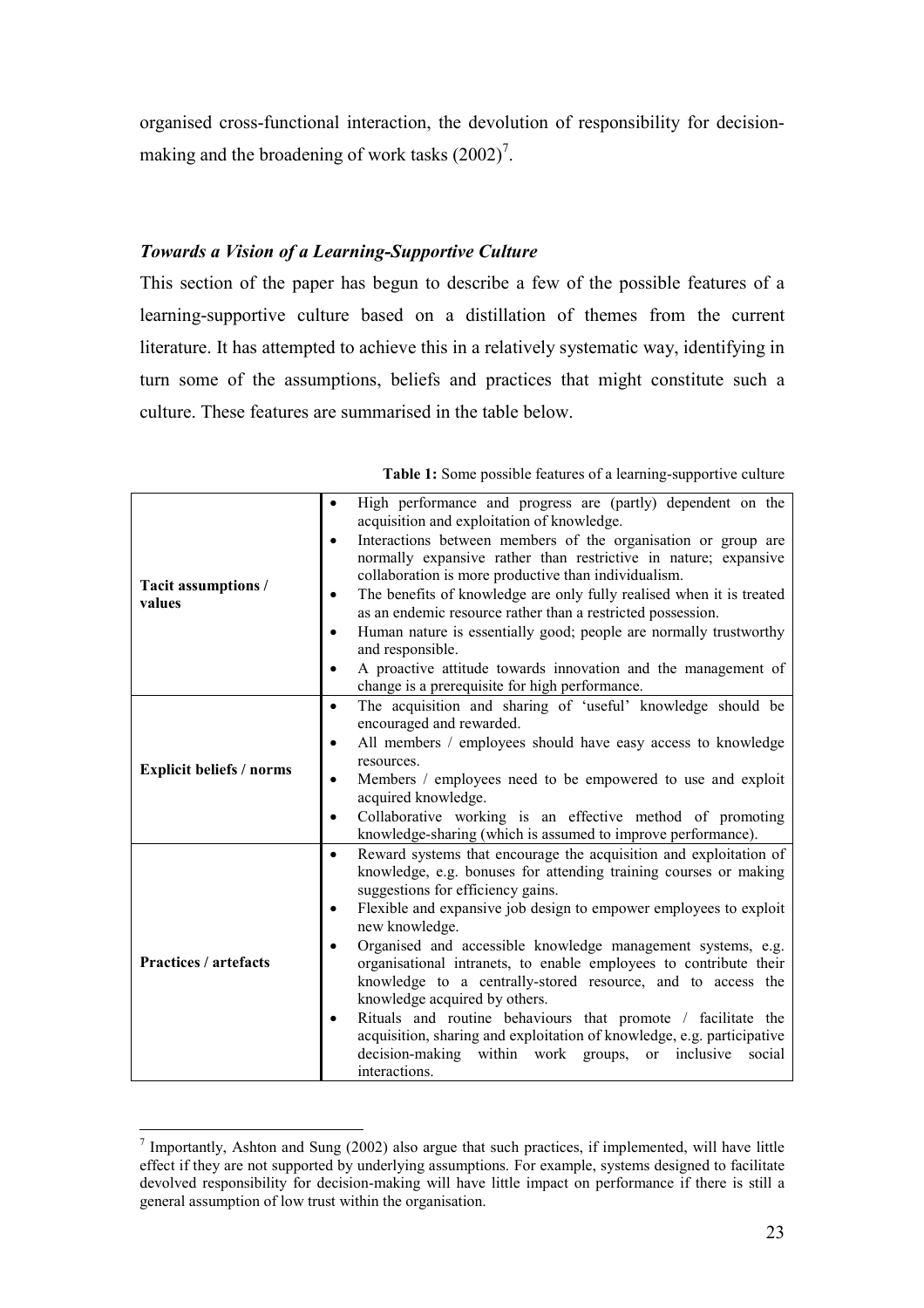This is not supposed to be an exhaustive list or comprehensive model of a learningsupportive culture, simply an indication of what such a culture might, in part, comprise of. It may, of course, be a little artificial to isolate and delineate cultural features in this way, as the relationships between the different levels are complex, overlapping and mutually reinforcing (see Figure 2 below). This can make it difficult to determine in practice, for example, where 'tacit assumptions' end and 'explicit beliefs' begin. We should also perhaps take note of Johnston and Hawke's (2002) observations that learning cultures may take a variety of forms from one organisation to the next. There may be no one 'true' model of a learning culture, only variations on a theme. However, it is hoped that the points raised in the foregoing discussion clarify current thinking on the relationship between cultures and learning within organisations, and at least provide a starting point for the construction of a more comprehensive model of a learning-supportive culture than has been available hitherto.

Figure 2: An example of the mutually-reinforcing relationship between cultural assumptions, beliefs and practices

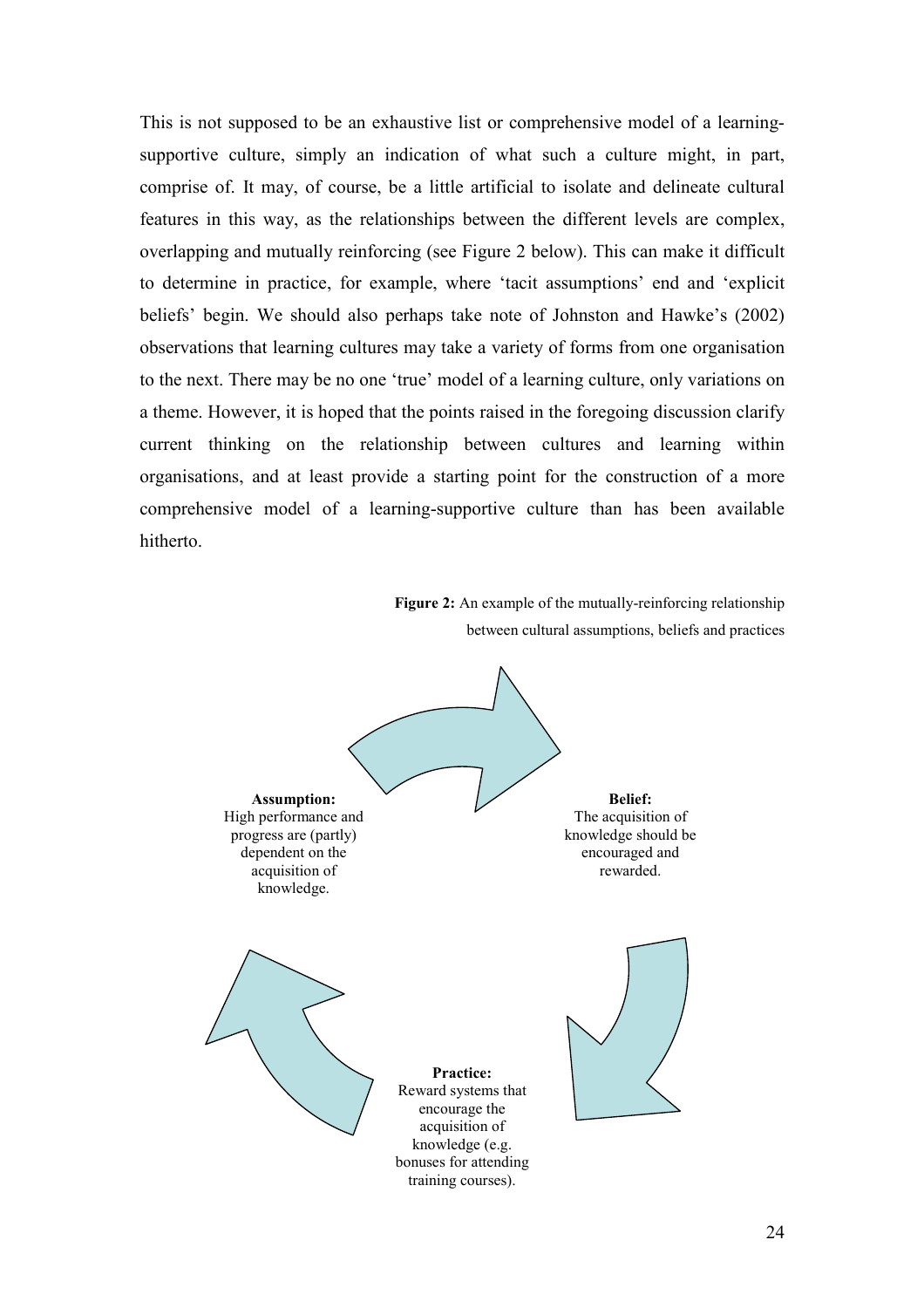#### Learning and Culture in Practice: Initial Findings from the Research

The evidence emerging from the research is providing firmer empirical ground on which to make the association between culture and learning. This can be seen in the illustrative data presented below, which are taken from one of the organisations in which case study research is currently ongoing. The organisation manufactures components for supply to the automotive industry, employs in the region of 900 people and is currently facing unprecedented levels of competition (on grounds of both cost and quality of product) from companies in Eastern Europe and China. As a primary result of these growing competitive pressures, the company recently introduced a training programme whereby all production operatives are required to obtain an NVQ level 2 qualification in engineering operations. More experienced operatives and supervisors are recruited and trained as internal NVQ 'tutors' to guide other employees through this process.

The NVQ programme is clearly an example of how a learning-supportive culture might be manifested in organisational systems. However, unless it is founded on supportive values and assumptions, it is likely to have only a limited impact on learning and performance outcomes. In this instance, there are reasons to believe that such values and assumptions are indeed in place<sup>8</sup>. For example, in the following interview extract, the HR manager of the company clearly expresses the explicit value placed on employee skills and development as a fundamental prerequisite of the competitive strategy:

"So [we are] an organisation with a very strong culture of employee development and looking forward we see our sustainable competitive advantage being built on employee development and employee capability. Such as we find ourselves now in a global market. Everyone can buy the same machines. We all have the same processes. We can all use the same level and the same types of technology. The one deciding factor within all that is that the people are the one thing that are probably not transferable and the one thing that you can't really replicate."

 $\overline{a}$ 

<sup>&</sup>lt;sup>8</sup> It should be acknowledged that the focus of data collection so far in this particular case study has been on interviews with managerial staff. It is therefore possible that the emerging picture is one of a managerial rather than organisation-wide culture. This theme is one that shall be further interrogated as the data collection shifts focus on to more junior staff.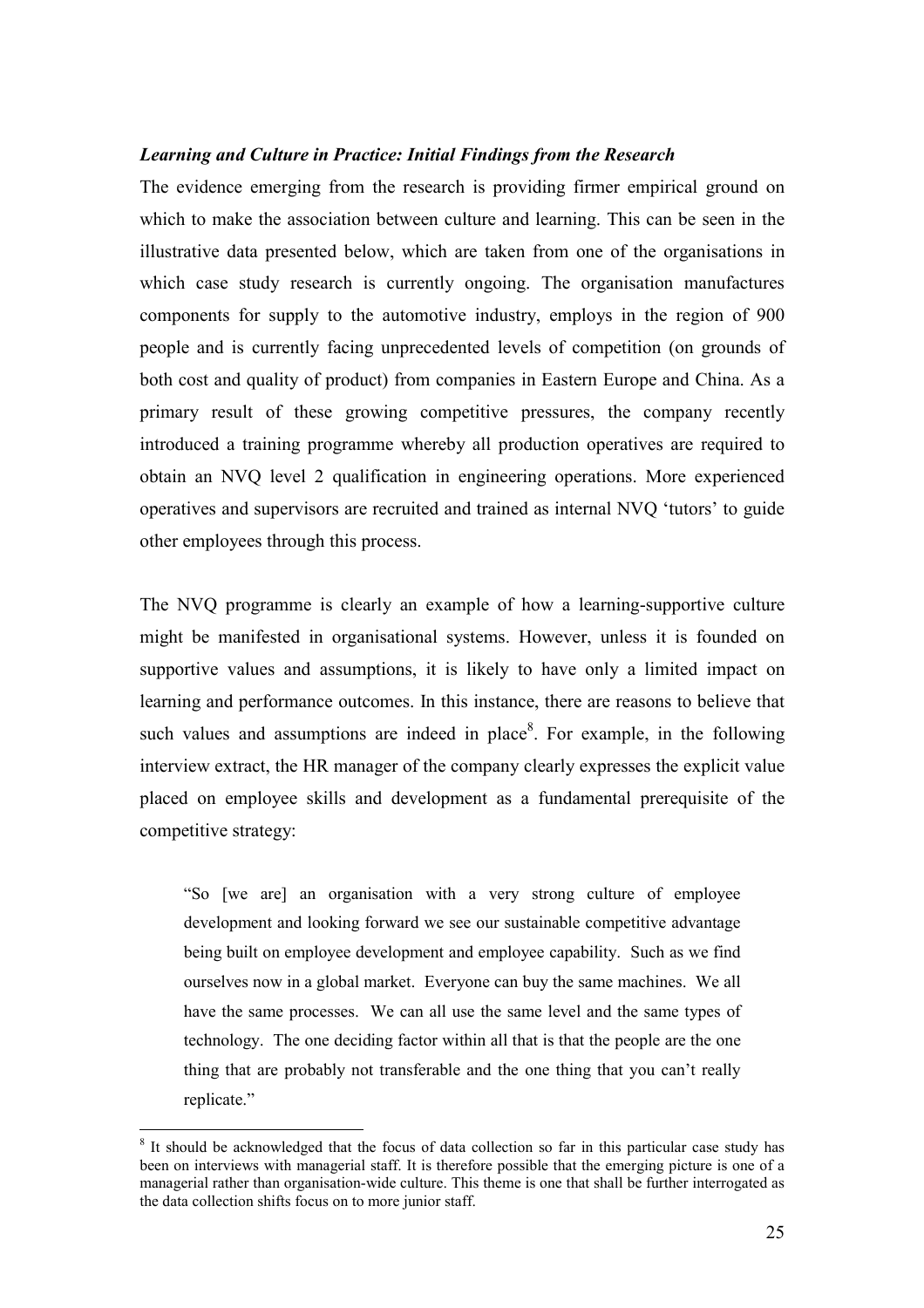Such sentiments suggest that learning is not simply viewed as a bolt-on activity, or a chore that distracts from 'more important' production-related matters. It is very much valued – explicitly – as a central part of the performance management process. This attitude can also be seen in the following extract, where the company's director of finance and IT talks about the way in which production operatives are encouraged to be proactive in investigating the cause of product defects:

"It's constant training. It's process engineers looking at things, working with operators to try and improve. Looking back and saying "right, that fault has been caused by something that's happened ten stages earlier so let's get that out of the picture". You then go back and see why that happens way back at the start of the process and then you find it is the toolmaker, it's the way he makes the tool… It's a learning process and the training comes from us enabling, empowering the operator to make suggestions and encouraging them."

The belief being espoused in a fairly explicit way by this respondent is that employees need to be empowered and given a significant degree of freedom if they are to exploit their knowledge. At a deeper, more tacit level, the unspoken assumption behind this must be that employees, once empowered, will use that increased autonomy in a responsible way. That is, it is assumed that human nature – or at least the nature of the company's employees – is basically good.

A final example of the way in which culture(s) within this organisation seems to support learning became evident during a daily production meeting in one of the company's divisions. The meeting involved various middle managers, junior managers and supervisors along with some engineering / R&D technicians. The purpose of these meetings, which take place at the beginning of every day, is essentially to discuss any production-related problems experienced over the previous 24 hours, and to reach a solution, if possible, to each problem. The following extract is from field notes taken during the observation of one of these meetings:

A full and frank discussion ensues about the causes of a machine failure yesterday. After 5 different people volunteer their take on the problem, the business unit manager [who chaired the meeting] offers a solution for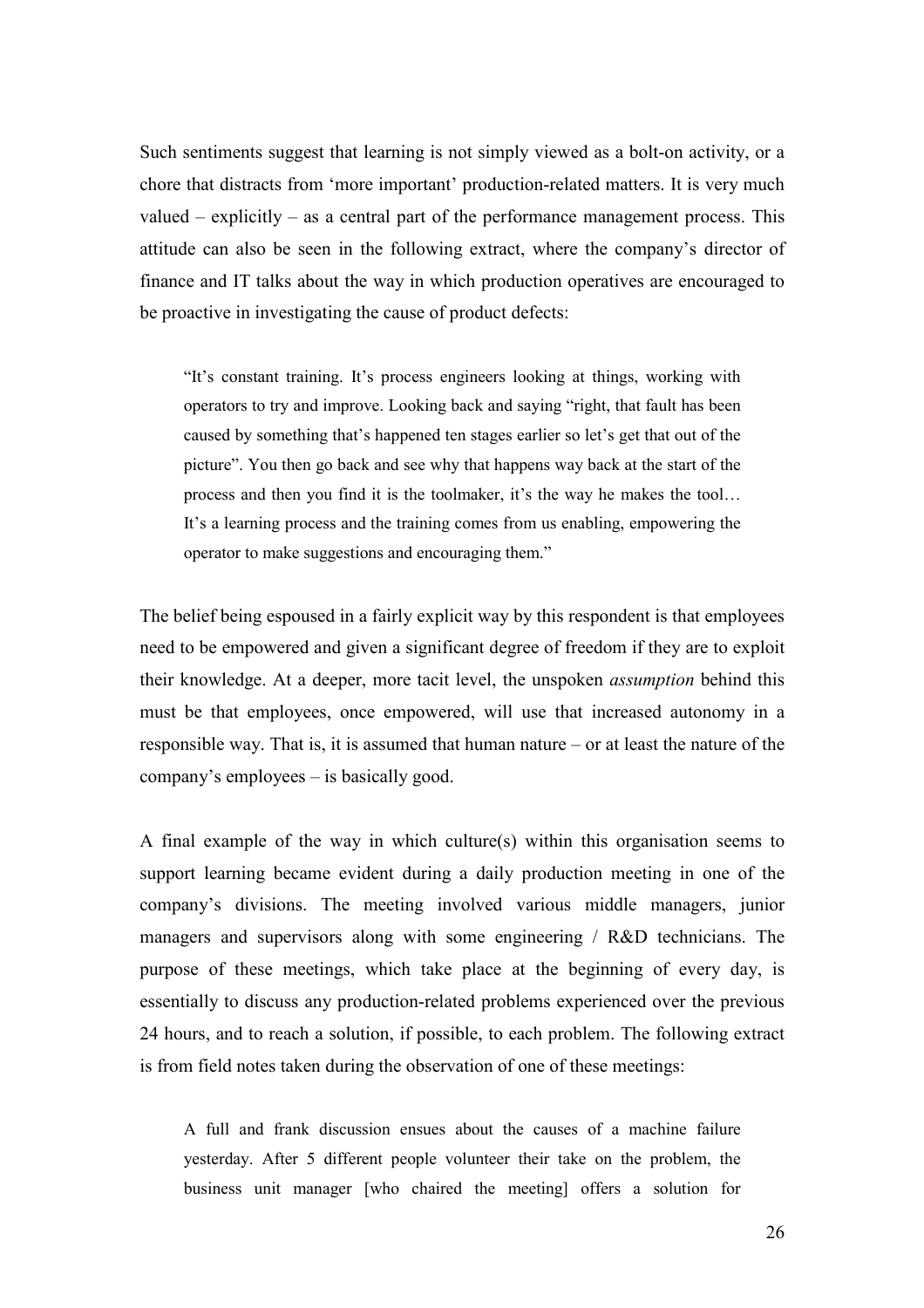discussion… It is basically accepted though with one minor amendment suggested by a process engineer… The discussion is moved swiftly on to the problems relating to quality issues and downtime. The meeting is very open and efficient. It seems that everyone is allowed / expected to contribute readily on issues within their area of concern… Some issues arouse intense debate but a solution is always agreed.

One of the more noticeable aspects of the meeting was its openness; it was a very loosely-structured meeting with little or no ceremony. Individuals entered and left the discussion as they felt necessary, and contributed in frank and honest ways, apparently without fear of upsetting other people in the room. Yet the discussion progressed rapidly and efficiently, and solution-focussed debate never slipped into argumentative confrontation. At no point did the chairperson make the 'rules' of the meeting explicit; the expected norms of behaviour had simply become assumed.

As De Long and Fahey (2000) observe, the way in which meetings are conducted can tell us a great deal about cultural support for learning in organisations / groups. For example, where conflict is managed constructively in meetings, and where differences of opinion are respected (even encouraged), there are generally underlying tacit assumptions that promote learning, e.g. through experimentation, trial and error or the benefits of collaborative working. To insiders, such assumptions may not even be recognised at a conscious level; to the researcher, as an outsider, their manifestation in the conduct of routines and rituals such as daily meetings can be one of the clearest indications of a learning-supportive culture.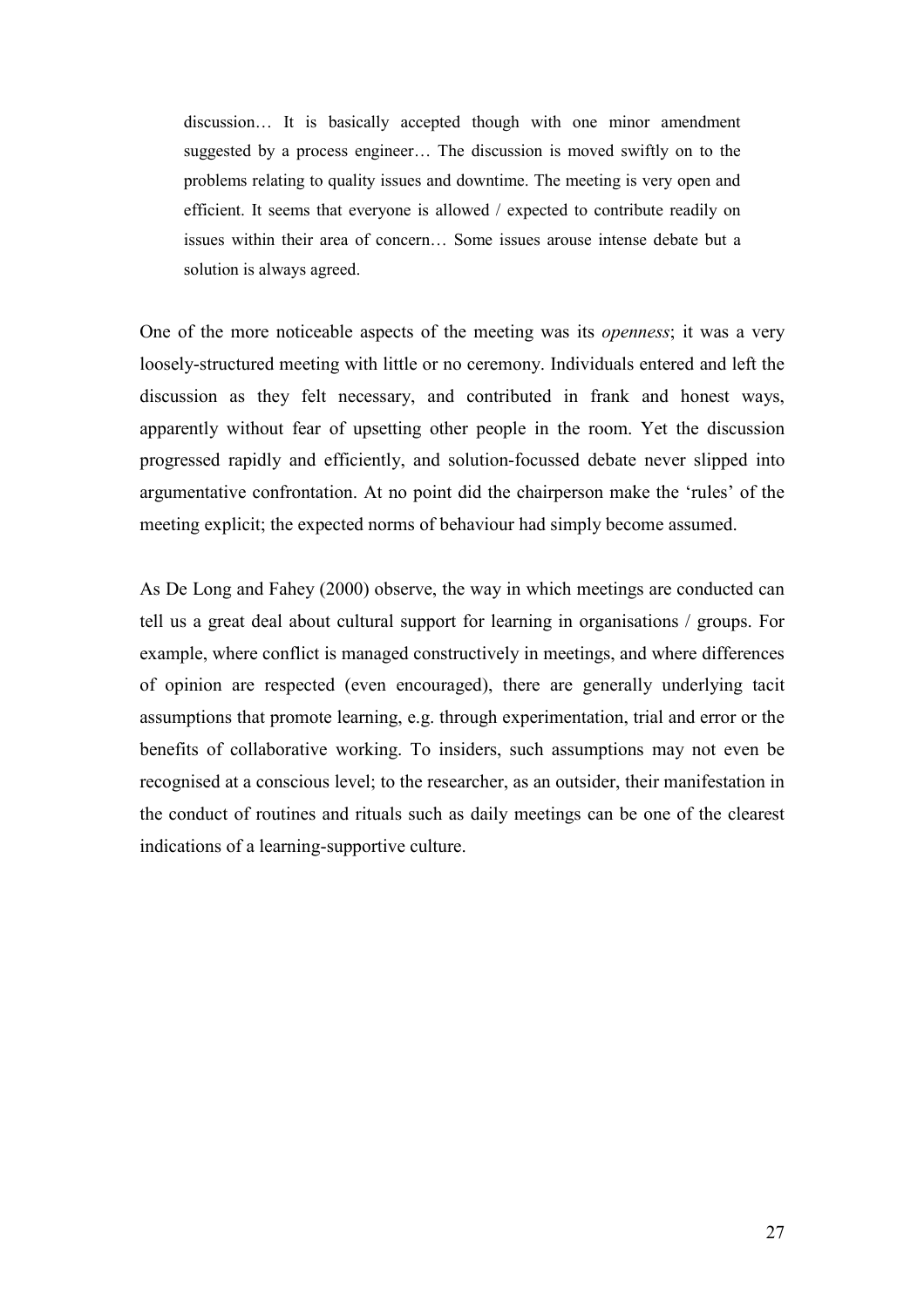## Conclusion

The primary aim of this paper has been to bring the literatures on culture and learning within organisations closer together, with a view to clarifying the notion of a 'learning-supportive culture'. It is proposed that this term, rather than the more commonly-used 'learning culture', is employed in the future, as it promotes a more fruitful vision of culture as being a collective subjective condition that can be supportive (or not) of a number of outcomes *including* learning, rather than simply being concerned with learning to the exclusion of all else.

Firstly, various definitions of 'culture' were reviewed and some common themes extracted. It was seen that there is a degree of consensus that cultures – which can form at a variety of levels within and between organisations, as well as outside of them – are normally founded on tacit, implicit assumptions (or values) and manifested in more explicit and 'visible' beliefs, practices and artefacts. The paper subsequently sought to identify the various assumptions, beliefs and practices that appear to impact on the quantity and type of learning that occurs within organisations.

As the outcome of this task (see table 1), various learning-supportive assumptions are identified (e.g. 'human nature is essentially good', or 'collaboration is more productive than individualism'), as are the beliefs (e.g. 'collaborative working promotes knowledge-sharing') and practices (e.g. routines that promote collective knowledge-sharing) to which such assumptions might give rise<sup>9</sup>. However, this is not presented as a complete theoretical model of a learning-supportive culture, rather as a possible starting point for such a model.

Recent empirical work (e.g. Bates and Khasawneh, 2005) has begun to test similar models of learning cultures in practice, but this is still an extremely under-researched field. We are as yet some distance from fully understanding the potential of culture in supporting learning, but this paper has hopefully clarified some of the issues. More work is undoubtedly required to illuminate the complex interplay between cultural

 $\overline{a}$  $9$  Again, it should be recognised that the type of learning that occurs also seems to be influenced by, for example, cultural assumptions about what constitutes useful knowledge. Thus, a culture may support learning, but may also emphasise some types of learning over others. So, as Reeve and Gallacher (2005) observe, organisations can become blinkered to forms of knowledge that could potentially hold benefit for them.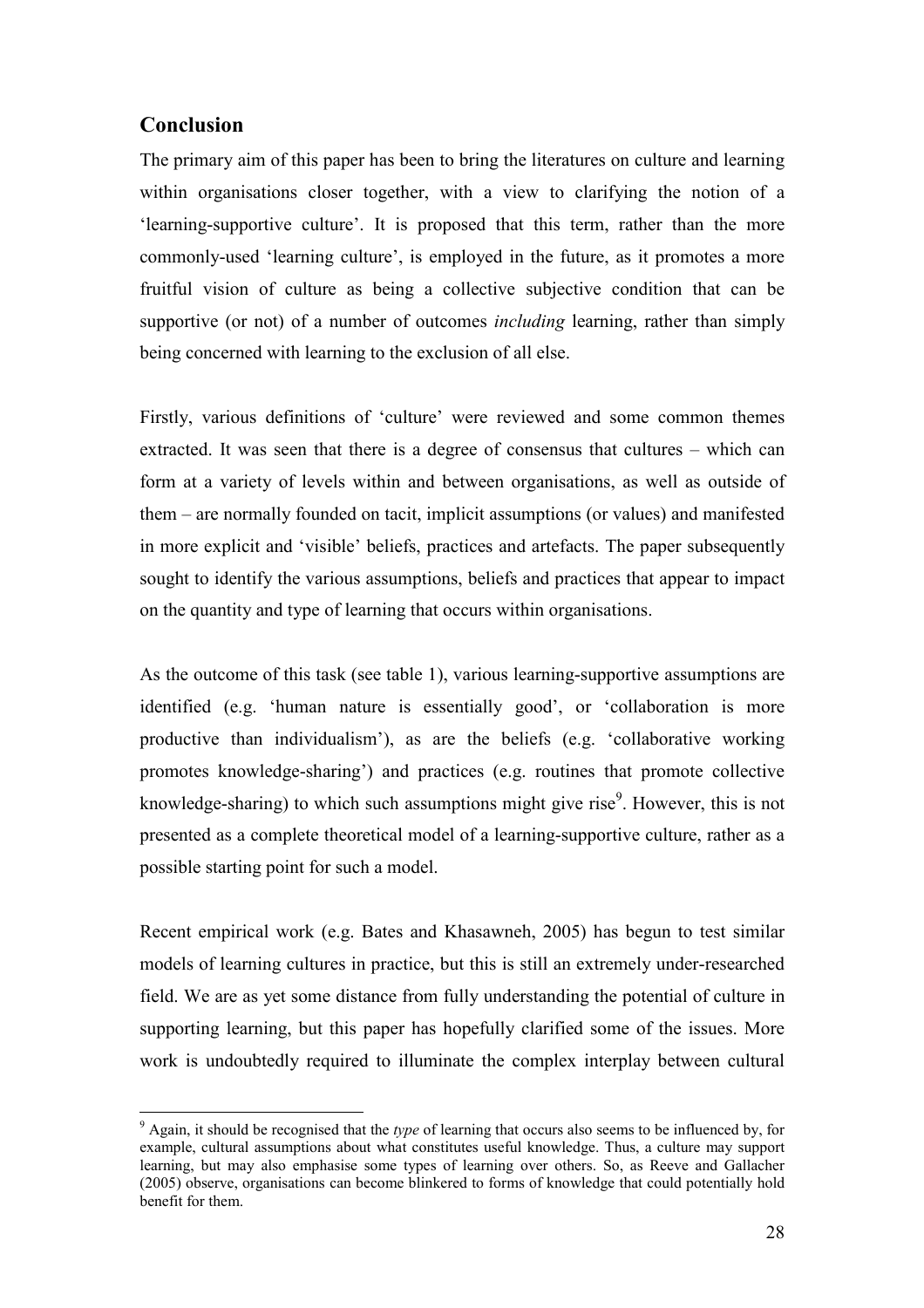assumptions, values and practices, to delineate with greater clarity and certainty the particular aspects of learning-supportive cultures, and to determine whether or not such cultures can be created or promoted, and if so, how. While it seems increasingly likely that such empirical work will involve survey instruments designed to measure and test different cultural features, it should perhaps be recognised that the task of uncovering complex systems of meaning and sense-making within specific organisational settings cannot, as Smith (2000) argues, be achieved through quantitative approaches alone. In acknowledgement of this, Hofstede (2001) provides a working template for the combination of qualitative and quantitative approaches in triangulated cultural research.

One final note of caution is due; as Johnston and Hawke (2002) observe, the propensity of employers to pursue the creation of learning cultures is closely associated with the extent to which they perceive a connection between learning and performance. As such, discussions of learning cultures could fall on deaf ears if, as may be the case, there is little demand for learning among employers. Keep (2000), for example, argues that the dominant competitive strategies currently employed – and in many cases found profitable – by organisations in the UK tend to do little to promote a requirement for learning, based as they are on relatively low-skill paradigms of work organisation. This, claims Keep, explains why there are actually so few genuine 'learning organisations' in Britain, despite the empirical evidence suggesting that learning actually has a positive impact on organisational performance (see, for example, Bontis et al., 2002).

However, we should guard against being overly pessimistic; a growing body of research promotes a cautious optimism regarding employers' attitudes towards workplace learning. Forth and Millward (2004), for example, highlight the increasing use of learning-supportive high performance work practices within UK organisations, while Appelbaum *et al.* (2000) indicate that a similar process is occurring in the US. It seems that the seeding ground for the development of learning-supportive cultures may be becoming gradually more fertile.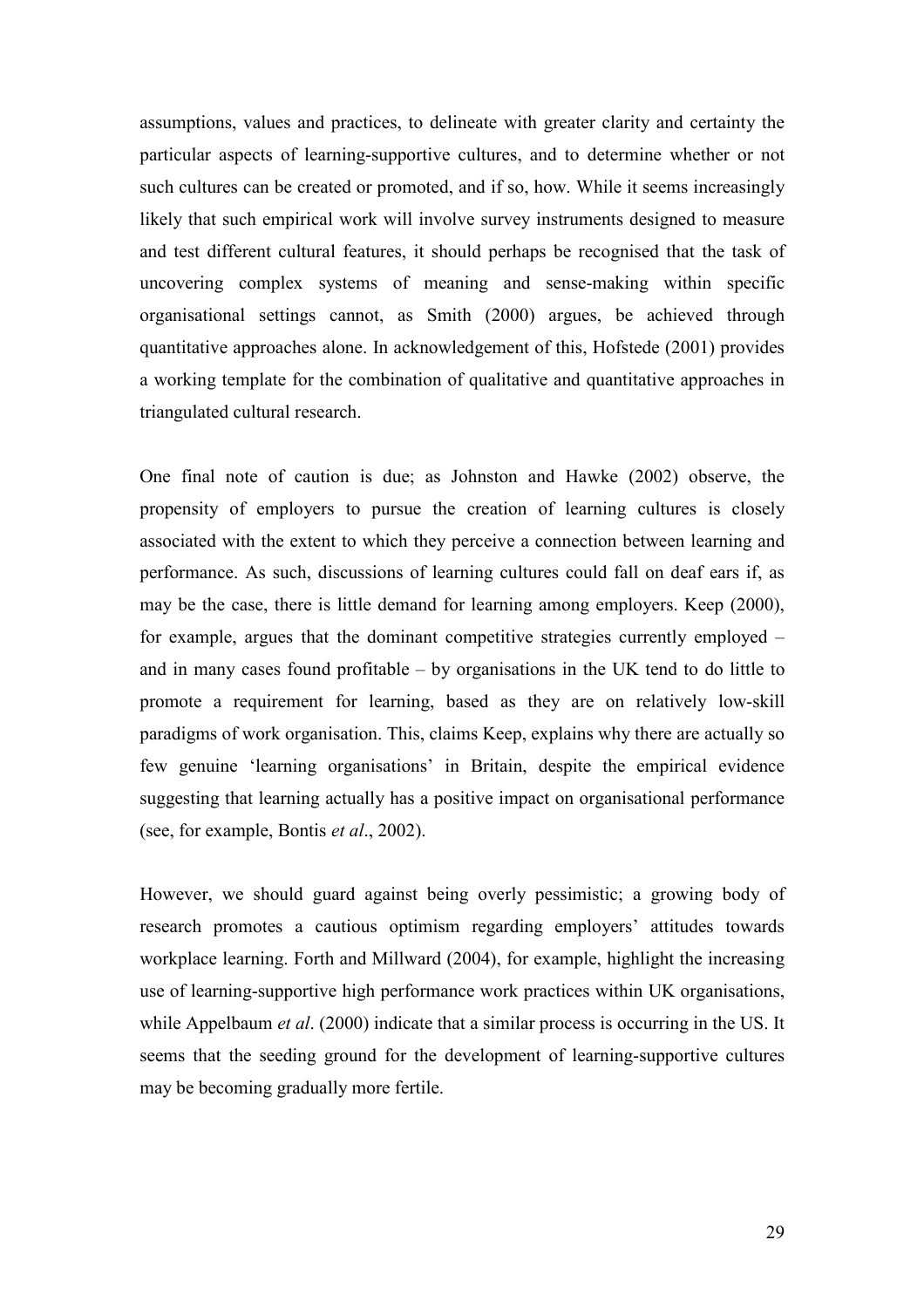### Annexe: Further Discussion of Culture, Power and Ideology

As observed in Section 1 of this paper, two ways of viewing culture are a) as something an organisation *has*, or b) something an organisation *is*. There is also a third perspective with a long history in the sociological literature; that culture is something that an organisation *imposes*. This annexe presents a closer analysis of this position.

In Burrell and Morgan's (1979) terms, seeing culture as something an organisation either has or is relies heavily on the 'sociology of regulation'. That is, both perspectives focus, albeit in different ways, on examining and explaining culture in relation to the maintenance of social order and existing social practices. They tend to emphasise the ways in which culture promotes integration, cohesion, stability and common identity within organisations. In adopting such an outlook, there lies the danger of neglecting what Burrell and Morgan refer to as the 'sociology of radical change', i.e. the view that organisations are places of contestation, resistance and conflict. Many writers have adopted such an approach, and in doing so have sited culture within the relations of power and control that pervade the workplace. Culture, it is often said, is simply a form of ideology imposed by managers upon the workforce as a means of furthering their control over the labour process.

The notion of culture as ideology has been adopted by many writers across the social sciences. In anthropology for example, Geertz (1993) argues that ideology is itself a cultural system; a set of assumptions, beliefs and attendant artefacts that represents and promotes the interests of a particular social group. Similarly, Fallers (1961) describes ideology as "that part of culture which is actively concerned with the establishment and defense of patterns of belief and value." (1961: 677-678).

Yet the 'culture as ideology' perspective has perhaps been presented most forcefully by writers in the traditions of Marxist and critical theories. For example, the work of Gramsci (1995) promoted the idea of 'hegemony' (ideological domination) as a means by which the capitalist classes maintained social control. Louis Althusser (1971) echoed this view, claiming that various 'ideological apparatuses' in the employ of the state (e.g. the education system, the media) direct attention away from the inequalities of capitalist society, thus generating an acceptance of the inherently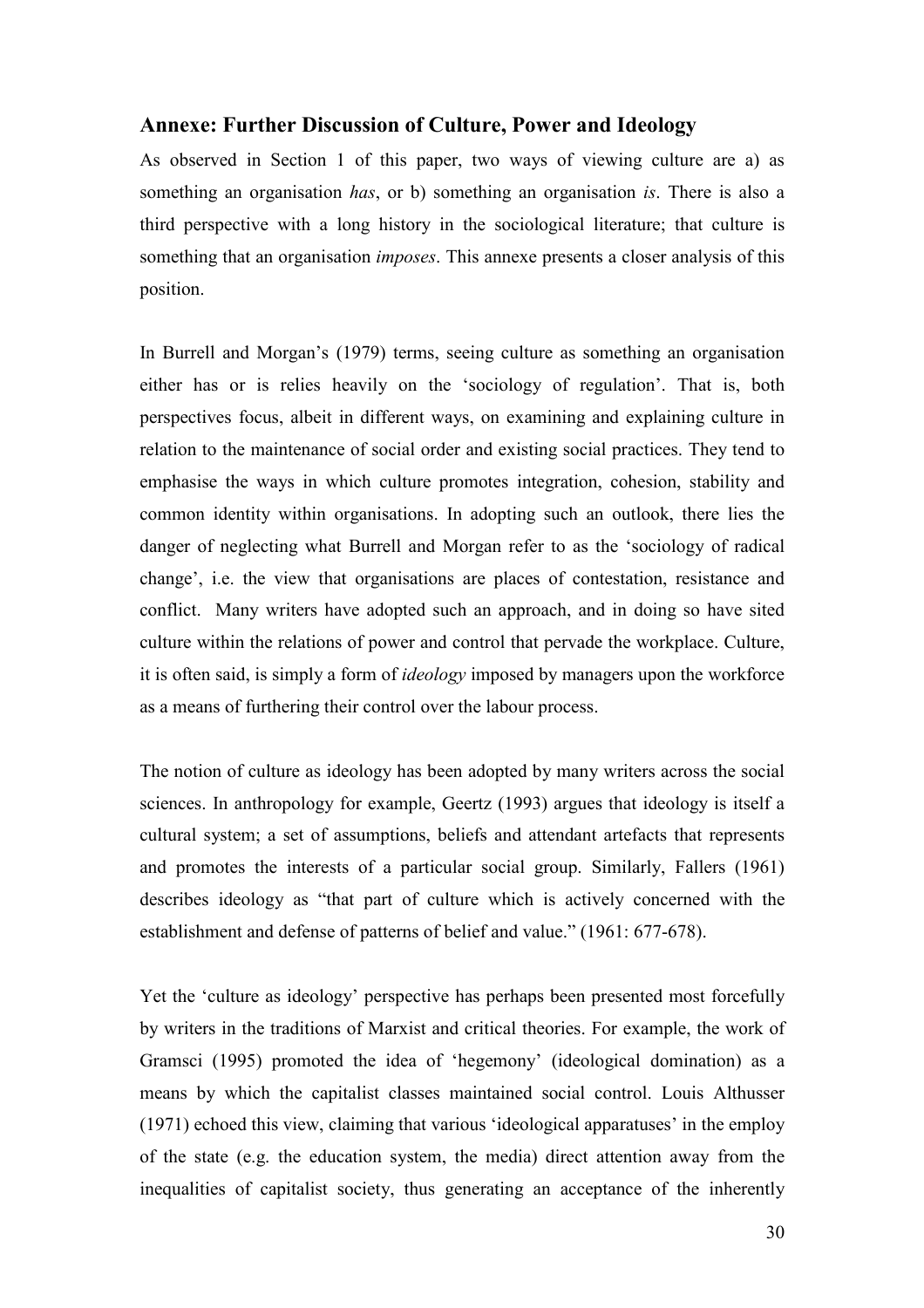exploitative relations of production. Althusser argued that the working classes are so eager to distance themselves from the material alienation caused by their working conditions that they gratefully accept the manufactured cultural values handed down to them $^{10}$ .

With more specific reference to the organisational context, culture has been equated with ideology in a number of ways. Clegg and Dunkerley (1980), for example, present the cultural values of patriarchal ideology as a means by which men's advantaged position within organisations is maintained. Other writers have invoked concepts such as the 'colonisation of the self' (Casey, 1995) to describe the way in which corporate cultures are forced upon employees in an attempt to achieve normative control over the workforce. As Grugulis and Wilkinson (2002) argue:

"[C]ultural change targets employee attitudes directly and aims to secure 'commitment' rather than 'resigned cultural compliance' with all employees sharing a 'common vision' and working together for the good of the organisation. As a result, the managerial task becomes one that involves establishing control over the meaning of work, rather than its execution, of 'converting' employees to the corporate 'faith'." (2002: 181)

As employees internalise the 'official' culture, it is argued, senior managers achieve greater control over their output; culture is thus seen simply as a means of achieving control in the workplace. Furthermore, it is seen as a more effective means than traditional approaches based on authoritarianism, as it reduces or even eliminates the need for direct supervision; employees, having been 'colonised', willingly adhere to the desired values.

Ezzy (2001) supports this argument, claiming that the cultural values associated with and promoted under 'new' management practices such as TQM:

 $\overline{a}$ 

<sup>&</sup>lt;sup>10</sup> This view of the passive recipient or 'cultural dope' simply receiving and accepting the cultural values presented to them has been strongly criticised by many writers. See, for example Smith (2000), who points out that individuals are thinking, sentient agents who very often consciously resist attempts to enforce a particular culture upon them.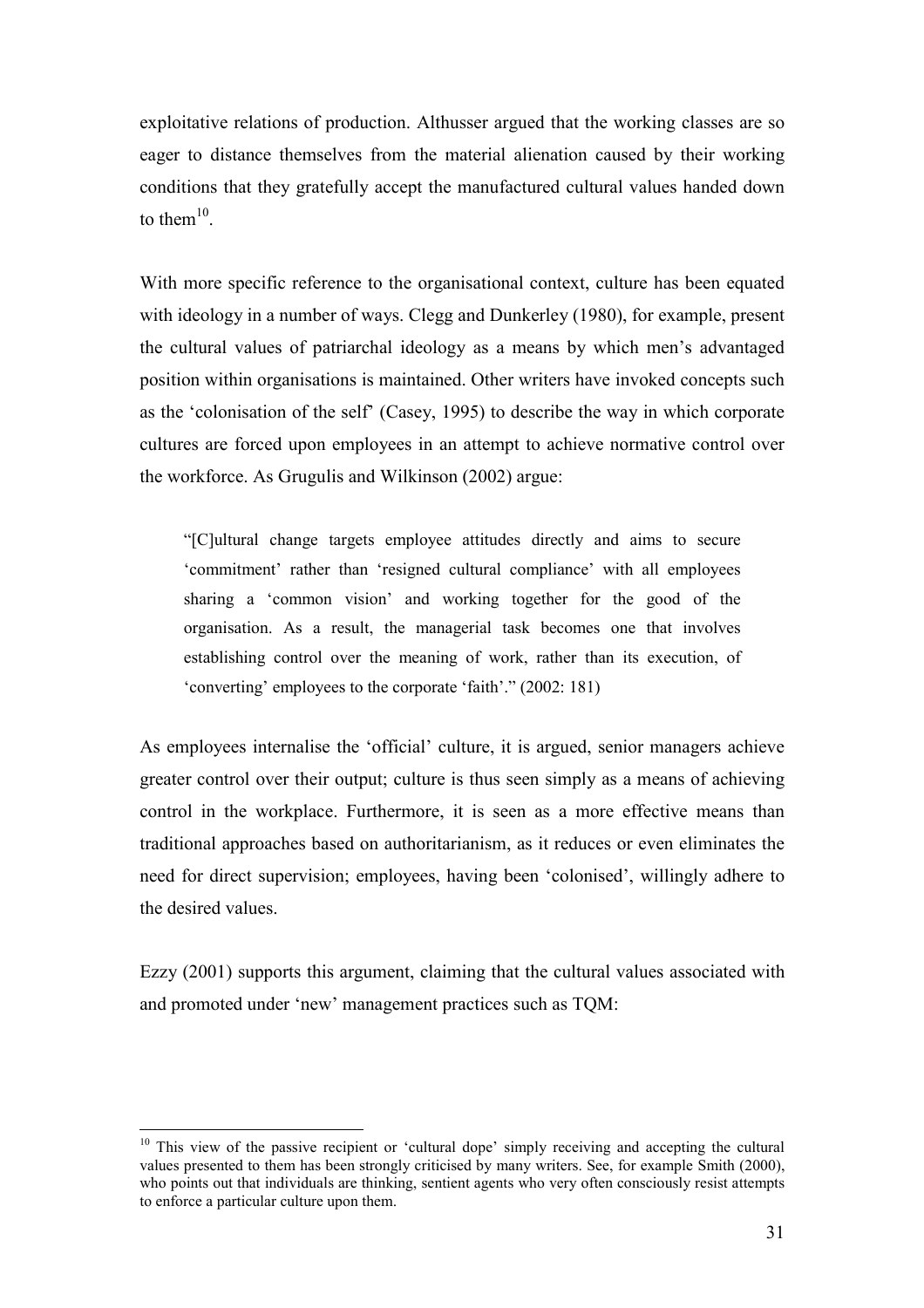"ensure worker compliance through resuscitating the Protestant bourgeois ethic that encourages employee self-discipline, devotion and service, and restrains dissent and self-indulgence." (2001: 633)

Thus, argues Ezzy, through the promotion of a particular set of cultural values (i.e. through promoting an ideology), employers seek to manipulate the subjective conditions of employees, to 'colonise them', thereby extending their control over the labour process.

Despite this extensive literature on culture, ideology and power relations within organisations, relatively few writers have attempted to integrate such themes into the study of workplace learning. There is certainly a growing body of evidence suggesting that opportunities to participate in or experience learning are not distributed equally within organisations (see, for example, Rainbird *et al.*, 1999). However, notions of culture and ideology are largely absent from such discussions, and there is definitely room for improvement in our understanding of the connection between power, ideology and workplace learning.

This understanding has undoubtedly been furthered recently by writers such as Fuller et al. (2005) and Gee et al. (1996), who criticise Lave and Wenger's (1991) notion of learning through 'peripheral participation' in communities of practice. Their claim is that the term 'community of practice' is often simply a means used by managers to persuade newcomers to accept the rules of their own exploitation. In other words, they argue, it is essentially an ideological tool<sup>11</sup>. Other writers (e.g. Kunda, 1993; Strangleman, 2004) have observed that the training programmes often associated with culture change initiatives are little more than exercises in ideological transmission. However, the nature of the relationship between power, culture, ideology and learning is still an area that is only partially understood; it is certainly one that would benefit from greater conceptual and empirical development.

 $\overline{a}$ 

<sup>&</sup>lt;sup>11</sup> As Gee et al. (1996) point out, Lave and Wenger acknowledged that their work was "largely silent" on the political structuring of learning and learning opportunities.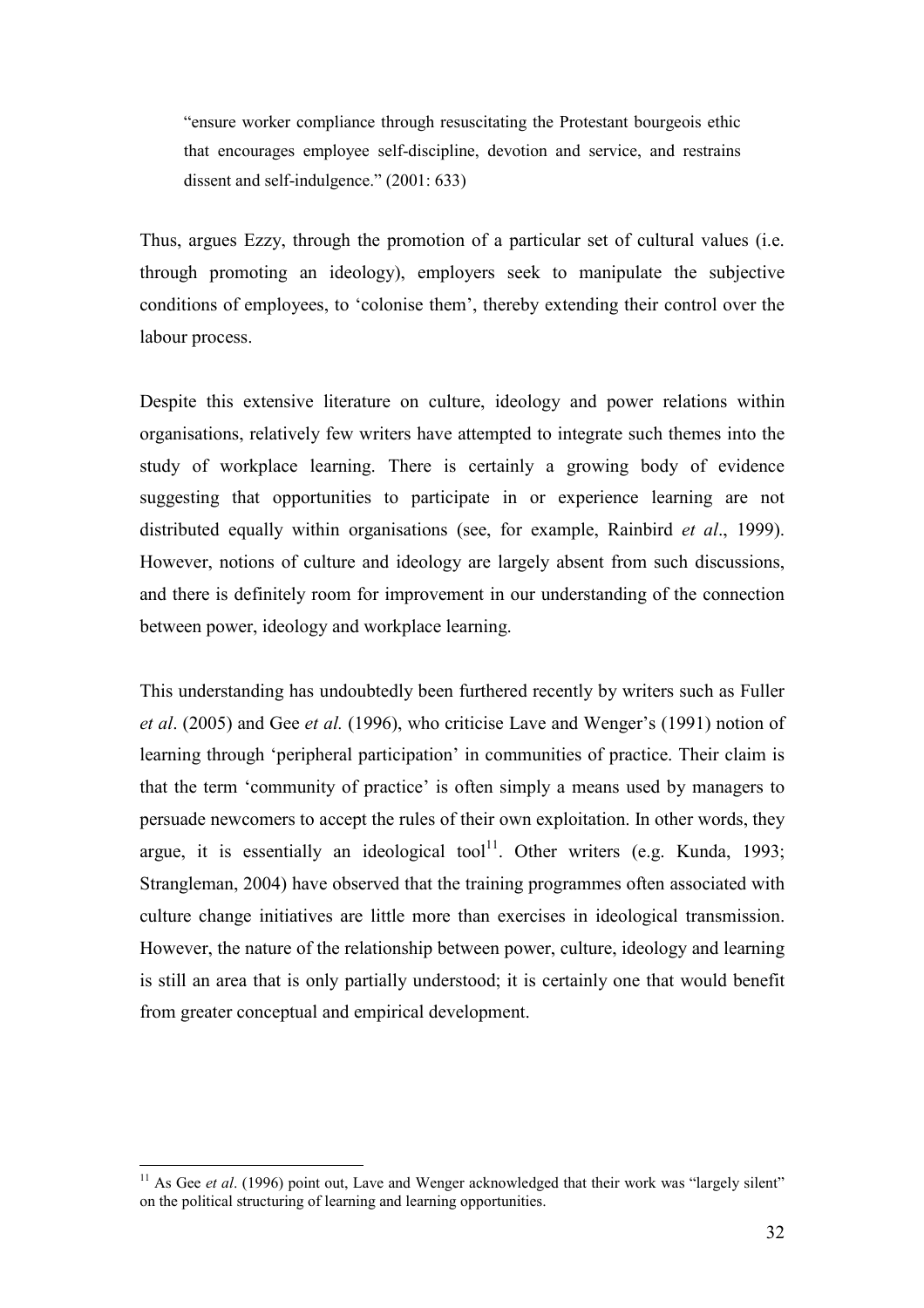Acknowledgement: The authors would like to thank Sonia Burton (Centre for Labour Market Studies, University of Leicester) for her assistance and comments on earlier drafts of this paper.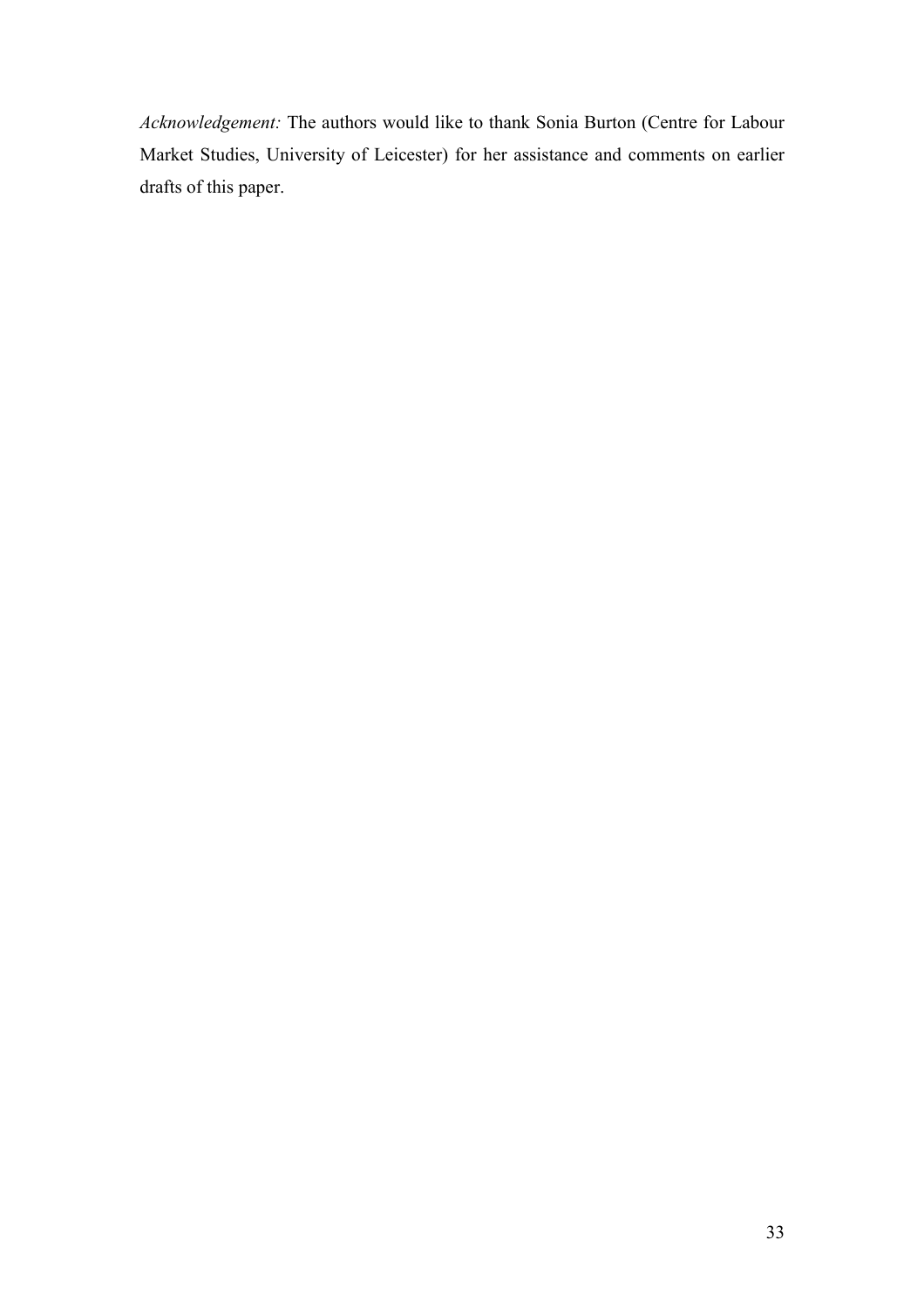#### References

- Alasuutari, P. (1995) Researching Culture: Qualitative Method and Cultural Studies, London: Sage.
- Althusser, L. (1971) Lenin and Philosophy, and Other Essays, London: NLB.
- Appelbaum, E., Bailey, T., Berg, P. and Kalleberg, A. (2000) Manufacturing Advantage: Why High-Performance Work Systems Pay Off, Ithaca, NY: Cornell University Press.
- Argyris, C. and Schön, D. A. (1978) Organizational Learning, Reading, MA: Addison-Wesley.
- Ashton, D. (2004) The Impact of Organisational Structure and Practices on Learning in the Workplace, International Journal of Training and Development, 8(1): 43- 53.
- Ashton, D. and Sung, J. (2002) Supporting Workplace Learning for High Performance Working, Geneva: International Labour Office.
- Bates, R. and Khasawneh, S. (2005) Organizational Learning Culture, Learning Transfer Climate and Perceived Innovation in Jordanian Organizations, International Journal of Training and Development, 9(2): 96-109.
- Bishop, D. (2004) Small Firms and Universities: The Social Construction of a Training Market, Unpublished PhD Thesis, University of Wales, Cardiff.
- Bontis, N., Crossan, M. and Holland, J. (2002) Managing an Organizational Learning System by Aligning Stocks and Flows, Journal of Management Studies, 39(4): 437-469.
- Bowditch, J. L. and Buono, A. F. (1994) A Primer on Organizational Behaviour, New York: John Wiley and Sons Inc.
- Brown, A. (1998) Organisational Culture (2<sup>nd</sup> ed.), London: Financial Times Pitman.
- Burrell, G. and Morgan, G. (1979) Sociological Paradigms and Organisational Analysis, London: Heinemann.
- Butler, P., Felstead, A., Ashton, D., Fuller, A., Lee, T., Unwin, L. and Walters, S. (2004) High Performance Management: A Literature Review, Learning as Work Research Paper No. 1, Leicester: Centre for Labour Market Studies.
- Casey, C. (1995) Work, Self and Society after Industrialism, London: Routledge.
- Clegg, S. and Dunkerley, D. (1980) Organisation, Class and Control, Henley-on-Thames: Routledge and Kegan Paul Ltd.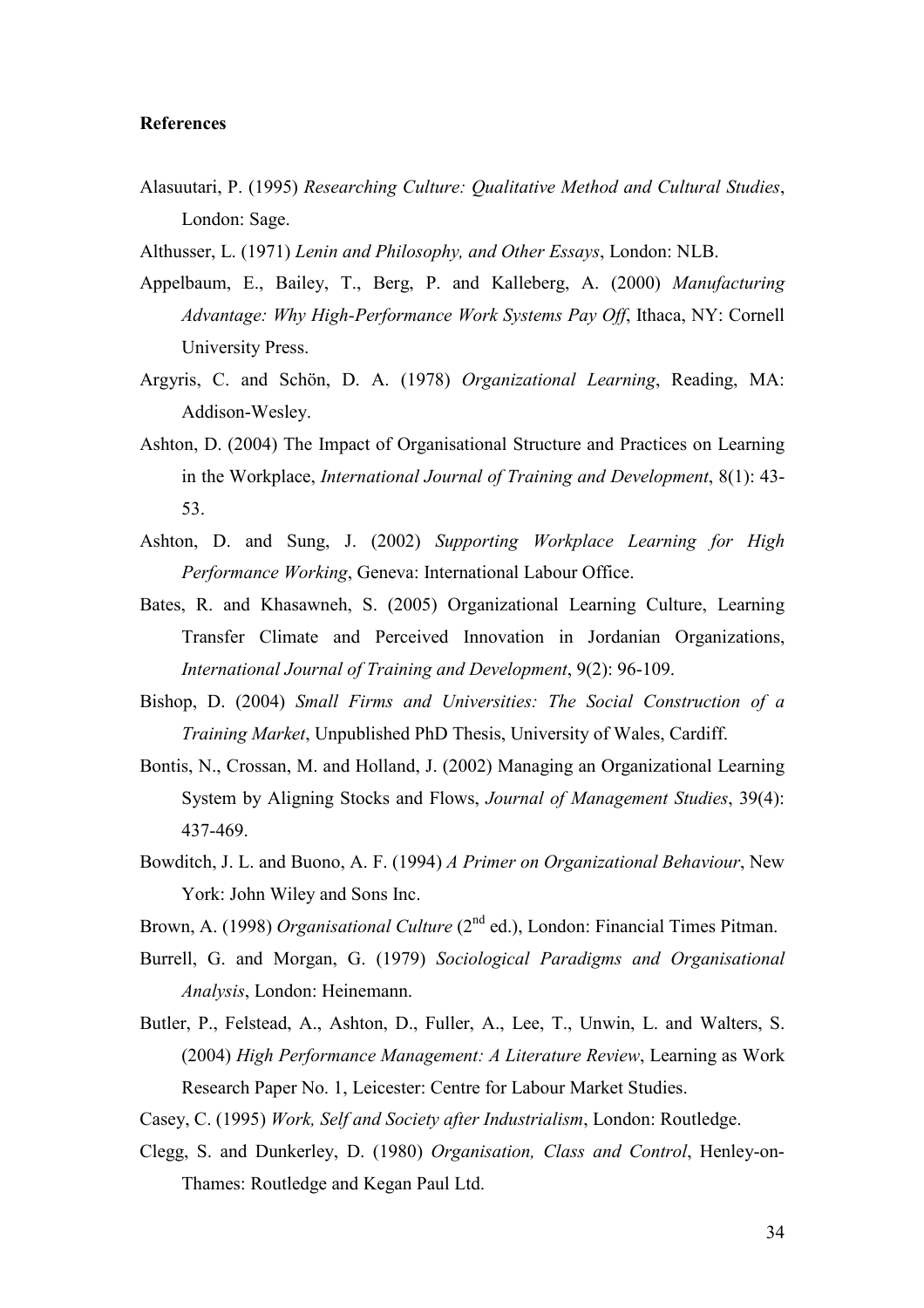- Dalley, J. and Hamilton, B. (2000) Knowledge, Context and Learning in the Small Business, International Small Business Journal, 18(3): 51-57.
- De Long, D. and Fahey, L. (2000) Diagnosing Cultural Barriers to Knowledge Management, Academy of Management Executive, 14(4): 113-127.
- Dilthey, W. (1996) Hermeneutics and the Study of History, Princeton, NJ: Princeton University Press.
- Drennan, D. (1992) Transforming Company Culture: Getting Your Company From Where You are Now to Where You Want to be, London: McGraw-Hill.
- Egan, T., Young, B. and Bartlett, K. (2004) The Effects of Organizational Learning Culture and job Satisfaction on Motivation to Transfer Learning and Turnover Intention, Human Resource Development Quarterly, 15(3): 279-301.
- Eraut, M. (2001) Learning Challenges for Knowledge-based Organisations, in Workplace Learning in Europe, European Consortium for the Learning Organisation / European Training and Development Forum / Social Research Centre on Skills Knowledge and Organisational Performance / Chartered Institute of Personnel and Development.
- Eraut, M., Alderton, J., Cole, G. and Senker, P. (2000) Development of Knowledge and Skills at Work, in Coffield, F. (ed) Differing Visions of a Learning Society: Research Findings, Volume 1, Bristol: The Policy Press.
- Ezzy, D. (2001) A Simulacrum of Workplace Community: Individualism and Engineered Culture, Sociology, 35(3): 631-650.
- Fallers, L. (1961) Ideology and Culture in Ugandan Nationalism, American Anthropologist, 63(4): 677-686.
- Felstead, A., Fuller, A., Unwin, L., Ashton, D., Butler, P. and Lee, T. (2005) Surveying the Scene: Learning Metaphors, Survey Design and the Workplace Context, Journal of Education and Work, 18(4): 359-383.
- Forth, J. and Millward, N. (2004) High Involvement Management and Pay in Britain, Industrial Relations, 43(1): 98-119.
- Fuller, A. and Unwin, L. (2004) Expansive Learning Environments, in Rainbird, H., Fuller, A. and Munro A. (eds) Workplace Learning in Context, London: Routledge.
- Fuller, A., Hodkinson, H., Hodkinson, P. and Unwin, L. (2005) Learning as Peripheral Participation in Communities of Practice: a Reassessment of Key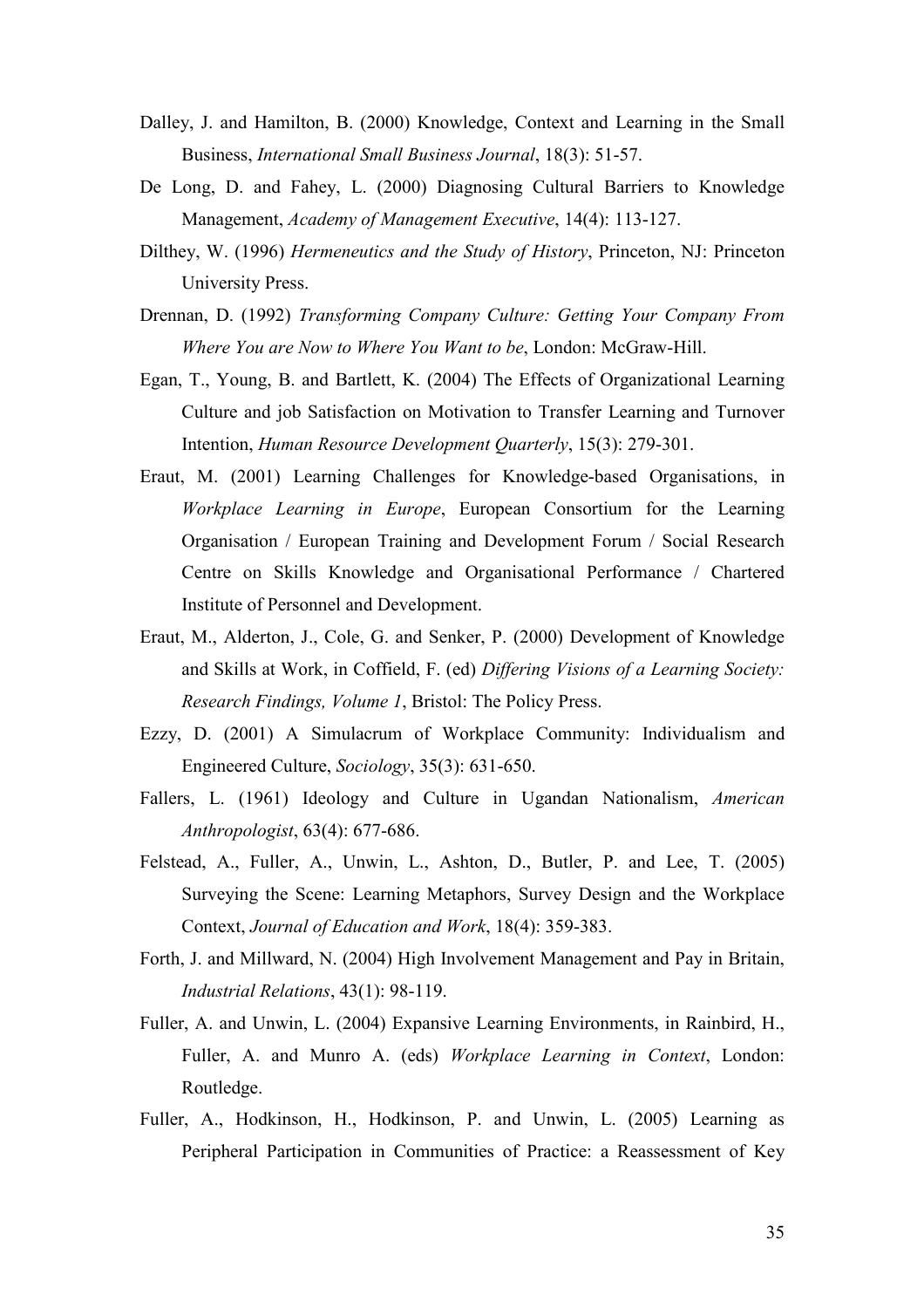Concepts in Workplace Learning, British Education Research Journal, 31(1): 49-68

Garfinkel, H. (1984) Studies in Ethnomethodology, Cambridge: Polity Press.

Gee, J. P., Hull, G. and Lankshear, C. (1996) The New Work Order: Behind the Language of the New Capitalism, St. Leonards: Allen and Unwin.

Geertz, C. (1993) The Interpretation of Culture, London: Fontana Press.

- Giddens, A. (1984) The Constitution of Society: Outline of the Theory of Structuration, Cambridge: Polity Press in Association with Basil Blackwell.
- Gramsci, A. (1995) Further Selections from the Prison Notebooks, London: Lawrence and Wishart.
- Hofstede, G. (1984) Culture's Consequences: International Differences in Work-*Related Values* ( $1<sup>st</sup>$  ed), Newbury Park, CA: Sage
- Hofstede, G. (1996) Cultures and Organizations: Software of the Mind, (Revised ed) New York: McGraw-Hill.
- Hofstede, G. (1998) Identifying Organizational Subcultures: An Empirical Approach, Journal of Management Studies, 35 (1): 1-12.
- Hofstede, G. (2001) Culture's Consequences: Comparing Values, Behaviours, Institutions and Organizations Across Nations  $(2<sup>nd</sup> ed)$ , Thousand Oaks, CA: Sage.
- Holloway, W. (1991) Work Psychology and Organisational Behaviour, London: Sage.
- Hughes, J. (2000) The Learning Organisation: What is it? Does it Constitute a Useful Set of Ideas for the Human Resource Practitioner?, Centre for Labour Market Studies Working Paper No. 29, Leicester: Centre for Labour Market Studies.
- Johnston, R. and Hawke, G. (2002) Case Studies of Organisations with Established Learning Cultures, Leabrook, South Australia: National Centre for Vocational Education Research.
- Keep, E. (2000) Learning Organisations, Lifelong Learning and the Mystery of the Vanishing Employers, Working Papers of the Global Internet Colloquium on Supporting Lifelong Learning (Online), Milton Keynes: Open University. Available at: http://www.open.ac.uk/lifelong-learning/papers/index.html (Accessed 03/11/05).
- Kemp, S. and Dwyer, L. (2001) An Examination of Organisational Culture The Regent Hotel, Sydney, Hospitality Management, 20: 77-93.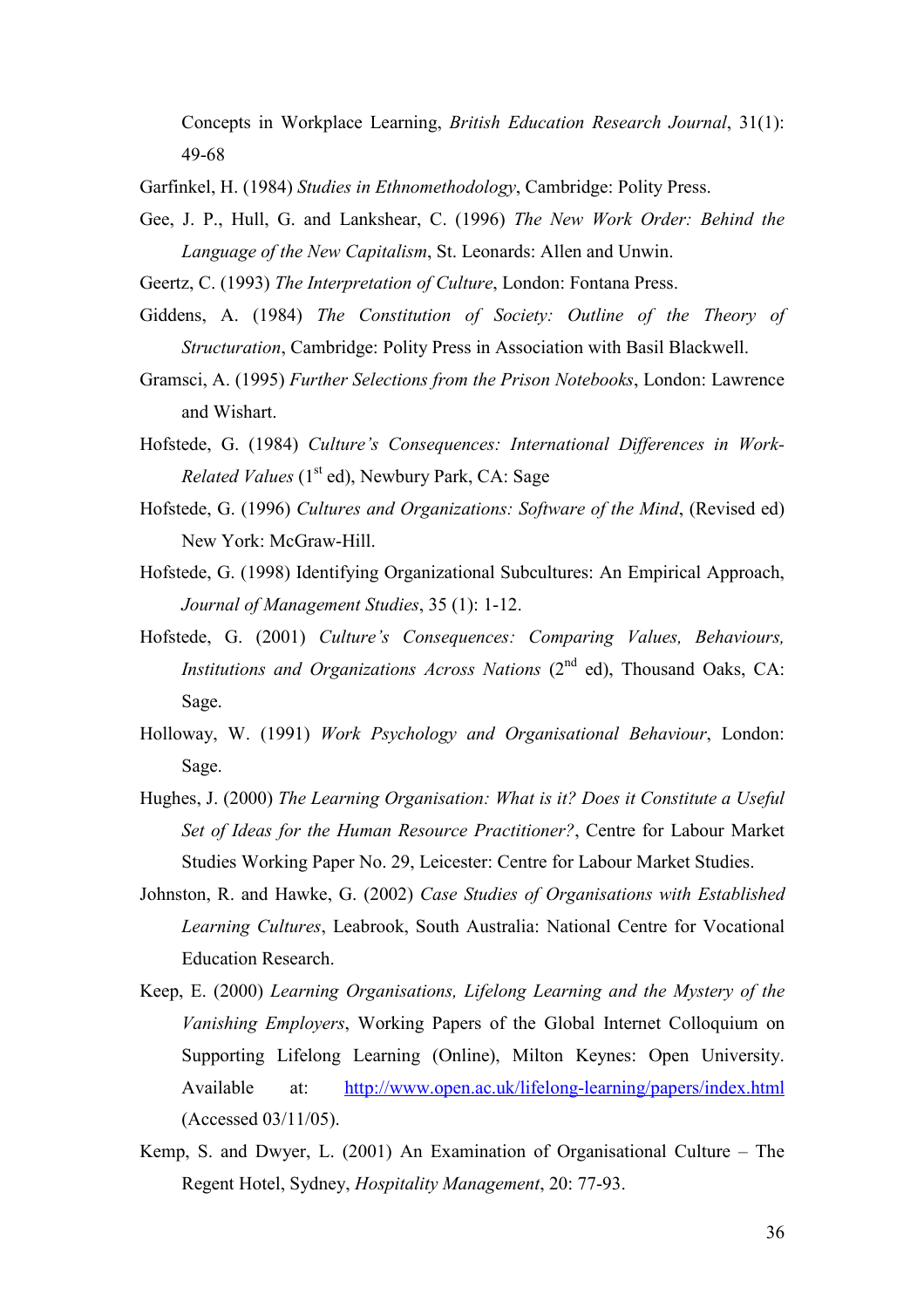- Kunda, G. (1993) Engineering Culture: Control and Commitment in a High Tech Corporation, Philadelphia: Temple University Press.
- Lave, J. and Wenger, E. (1991) Situated Learning, Cambridge: Cambridge University Press.
- Legge, K. (1995) Human Resource Management: Rhetorics and Realities, Basingstoke: MacMillan.
- López, S. P., Peón, J. M. M. and Ordás, C. J. V. (2004) Managing Knowledge: the Link Between Culture and Organizational Learning, Journal of Knowledge Management, 8(6): 93-104.
- Marsick, V. and Watkins, K. (2003) Demonstrating the Value of an Organization's Learning Culture: The Dimensions of the Learning Organization Questionnaire, Advances in Developing Human Resources, 5(2): 132-151.
- Martin, J. (1985) Can Organisational Culture be Managed?, in Frost, P. J., Moore, L. F., Louis, M. R., Lundberg, C. C. and Martin, J. (eds), Organisational Culture, Beverly Hills: Sage.
- Martin, J. (1992) Cultures in Organisations: Three Perspectives, New York: Oxford University Press.
- Maull, R., Brown, P. and Cliffe, R. (2001) Organisational Culture and Quality Improvement, International Journal of Operations and Production, 21(3): 302- 326.
- McSweeney, B. (2002) Hofstede's Model of National Cultural Differences and their Consequences: A Triumph of Faith – a Failure of Analysis, Human Relations, 55(1): 89-118.
- Meyerson, D. and Martin, J. (1987) Cultural Change: An Integration of Three Perspectives, Journal of Management Studies, 24(6): 623-647.
- Pedler, M., Burgoyne, J. and Boydell, T. (1991) The Learning Company: a Strategy for Sustainable Development, Maidenhead: McGraw-Hill.
- Peters, T. and Waterman, R. H. (1982) In Search of Excellence: Lessons from America's Best-Run Companies, New York: Harper and Row.
- Rainbird, H., Munro, A., Holly, L. and Ruchira, L. (1999): The Future of Work in the Public Sector: Learning and Workplace Inequality, ESRC Future of Work Programme, Working Paper No. 2, Northampton: Centre for Research in Employment, Work and Training, University College Northampton.